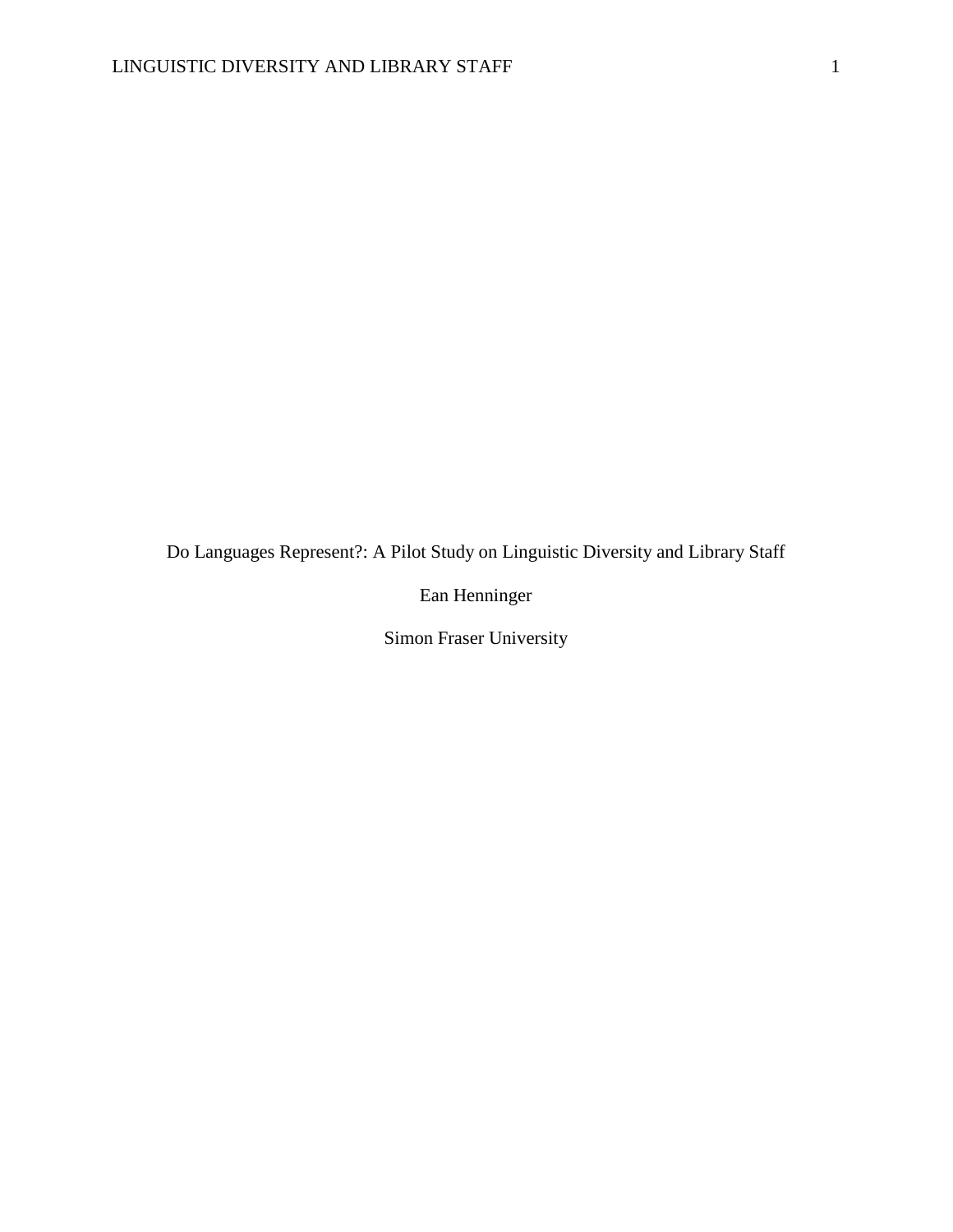### Introduction

As the medium for much of human communication, language is fundamental to social existence and is a subject of investigation in fields as varied as linguistics, education, neuroscience, and philosophy. In practice, it serves to inform, entertain, educate, and include or exclude people, shaping relationships and affecting power dynamics as it does so. As institutions that play host to both interactions and materials with linguistic content, libraries are highly linguistic spaces where language practices directly affect the fulfillment of information needs for the people they serve.

This paper focuses on multilingualism as a particular kind of language practice in libraries and argues for its active consideration in conversations about library service. The existence and usage of multiple languages are increasingly relevant to libraries given the rise of multilingual populations and globalizing processes in many regions, and the extent to which libraries accommodate multilingualism in their environments will affect how multilingual populations access and use library resources. The paper reviews the literature on multilingualism in libraries and suggests specifically linguistic conceptualizations of access and diversity as ways to unify this literature, describe the extent of library multilingualism, and encourage multilingual support. In particular, it explores the role of linguistically diverse staff as a means of mediating access to information and ends by describing a pilot study of linguistic diversity in public library staff. It reframes and strengthens discourses on language in libraries, provides some of the first data on library workers' language skills, and offers implications for professional calls towards access and diversity.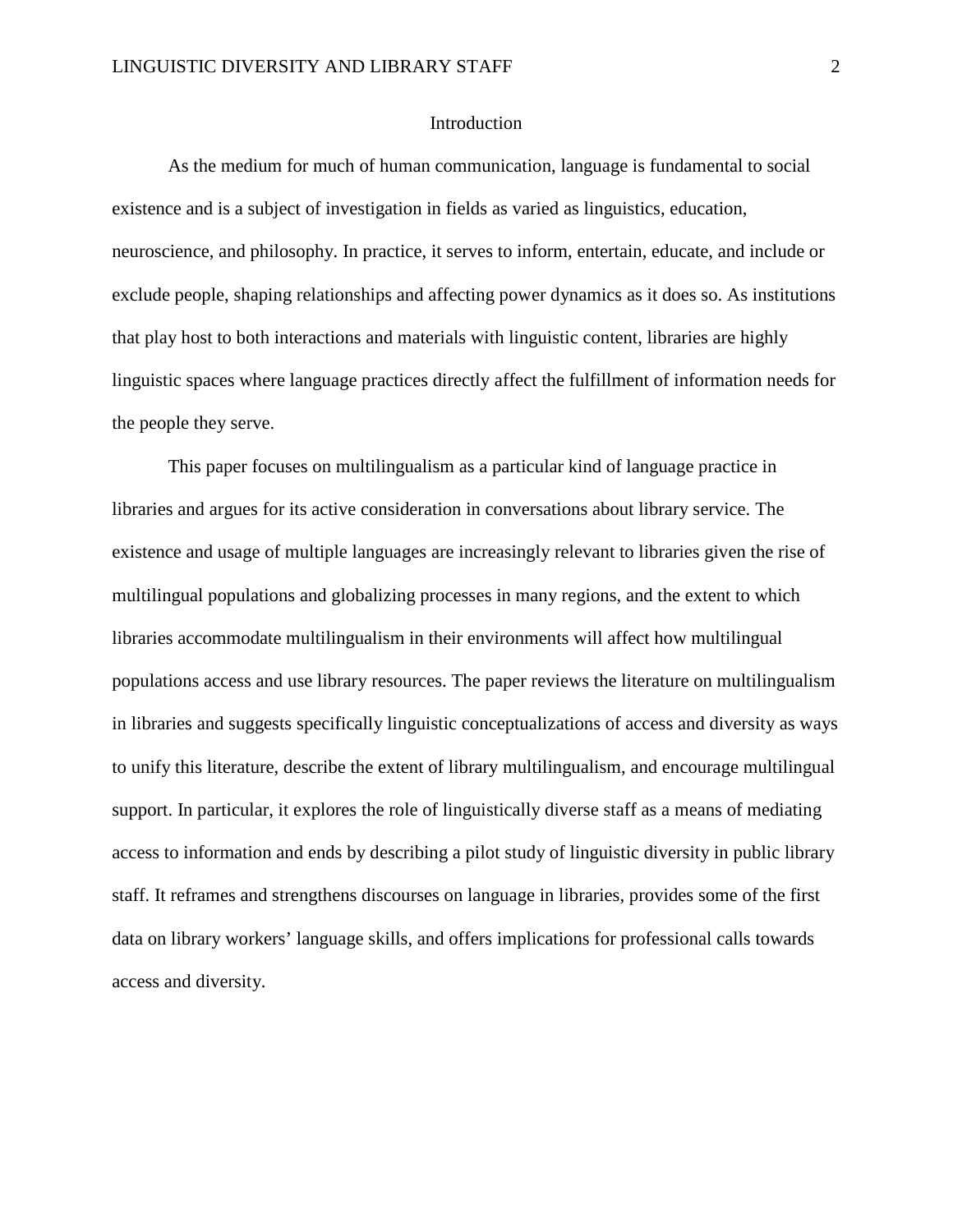#### Literature Review

Much of the literature on multilingualism in library and information studies (LIS) is characterized by an explicit or implicit focus on access in a given language. Access has been framed as a goal for multilingual activities as varied as chat reference (Cichanowicz & Chen, 2004), digital libraries (Vassilakaki & Garoufallou, 2013), information retrieval (Valentine, 2008; Nzomo, Ajiferuke, Vaughan, & McKenzie, 2016), reader's advisory (Hall-Ellis, 2008; Bolick, 2015), and collection development (Dilevko & Dali, 2002). However, while the notion of language as a barrier to access can be found in these articles, it is not engaged systematically, and multilingualism itself is not always the main focus. When mentioned, 'multilingual' has often been subordinated to other labels such as 'multicultural' (e.g. Smallwood & Becnel, 2013) and 'immigrant' (e.g. Cuban, 2007), which is useful in some contexts but may also allow the dynamics of language alone to go unanalyzed. In general, the literature focuses on practical responses to multilingualism in specific areas of library service. This narrow focus and these articles' isolation from each other are not far removed from the task-focused level of lists on communicating with patrons who have English as an additional language (e.g. Bordonaro, 2013; Carlyle, 2013).

Such divisions may reflect a grounding in what Andersen (2008) called the "technical and managerial discourse" (p. 100) dominant in LIS. Andersen described this discourse as proceeding from a material point of view that describes and quantifies phenomena, offering techniques and methods for overcoming problems but failing to connect them with wider contexts and questions of social, cultural, and political needs. For language issues, this disconnect means more time spent on descriptions and case studies of multilingual work and less on language ideologies or power structures in libraries generally. Indeed, many of the authors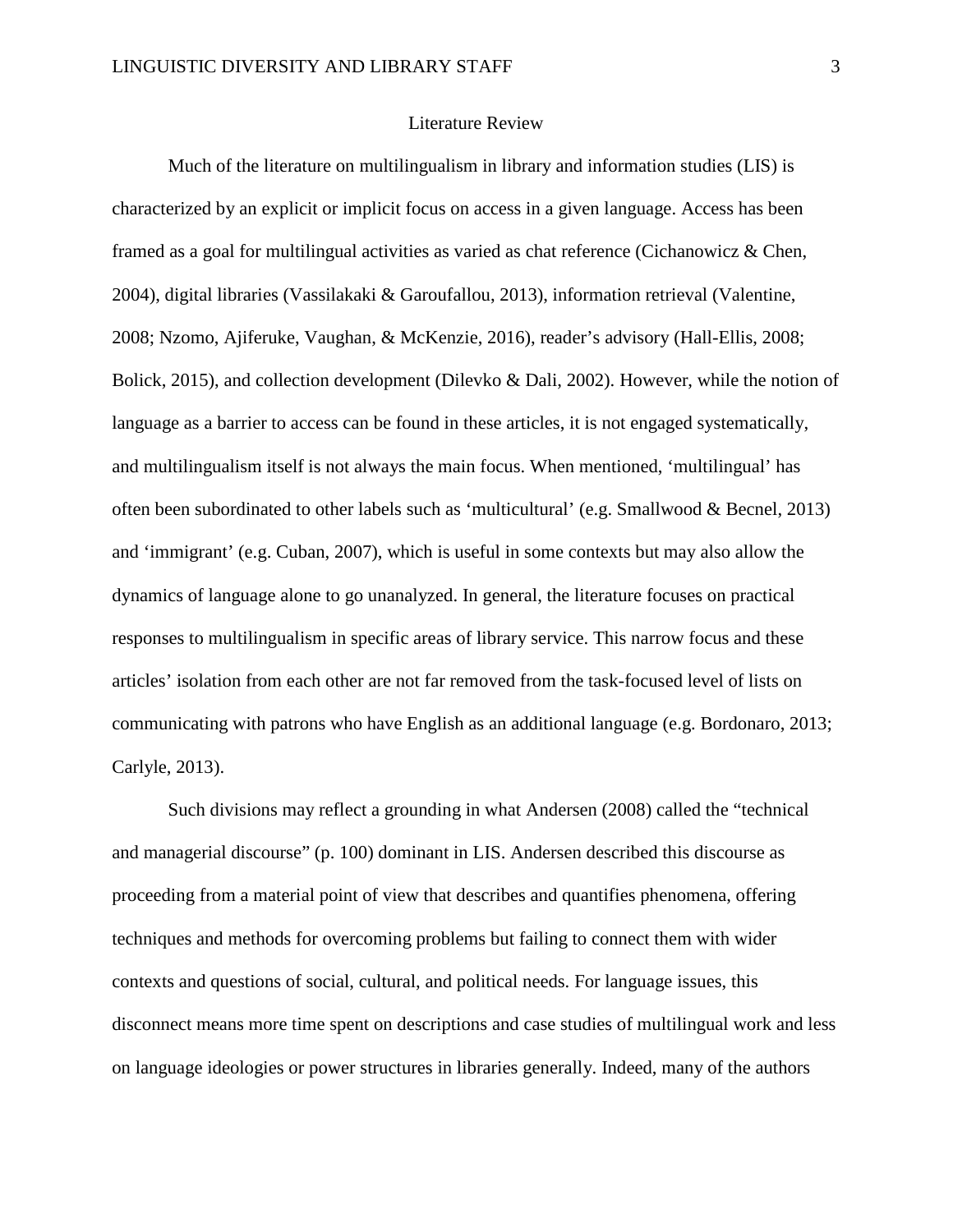cited above work mainly at the level of user satisfaction and meeting individual needs. This tendency towards an atomized, 'give them what they want' approach to multilingual services echoes the neoliberal ideologies that Buschman (2003, 2012) has explored at work in libraries. Even if libraries do exist only to meet patrons' expressed needs, users and non-users alike may still have difficulty expressing their wants and needs due to language barriers, and libraries may have difficulty communicating with them due to a lack of organizational capability. However, it is also the case that problems of language access are connected to wider structures of power, influence, and ideology that go unanalyzed in a neoliberal worldview but would benefit from being described and criticized. As such, practical descriptions and actions such as those above should be complemented by and grounded in broader considerations of multilingualism in libraries. Without such considerations, the effects of systemic phenomena such as English-only ideologies and linguistic discrimination (e.g. Skutnabb-Kangas, Phillipson, & Rannut, 1995; Lippi-Green, 2012; Wiley, 2014) will remain unnamed and unobserved in LIS.

One way for LIS to unite works on linguistic access both to each other and to broader ideologies and contexts is through the concept of linguistic diversity. Piller (2016) has approached a definition of linguistic diversity first as "linguistic difference that becomes socially relevant" (p. 11) and again as referring to "[t]he unique ways in which each and every one of us uses the linguistic resources at our disposal to communicate in context" (p. 12). In doing so, Piller has avoided a simplified view of diversity as merely encompassing different languages, which often have fuzzy or arbitrary boundaries, and allows for diversity within language groups as well as between languages. For instance, the Midlands dialect of North American English and African-American Vernacular English are both varieties of English, but one is considerably more privileged than the other. Linguistic diversity is therefore relevant to library access because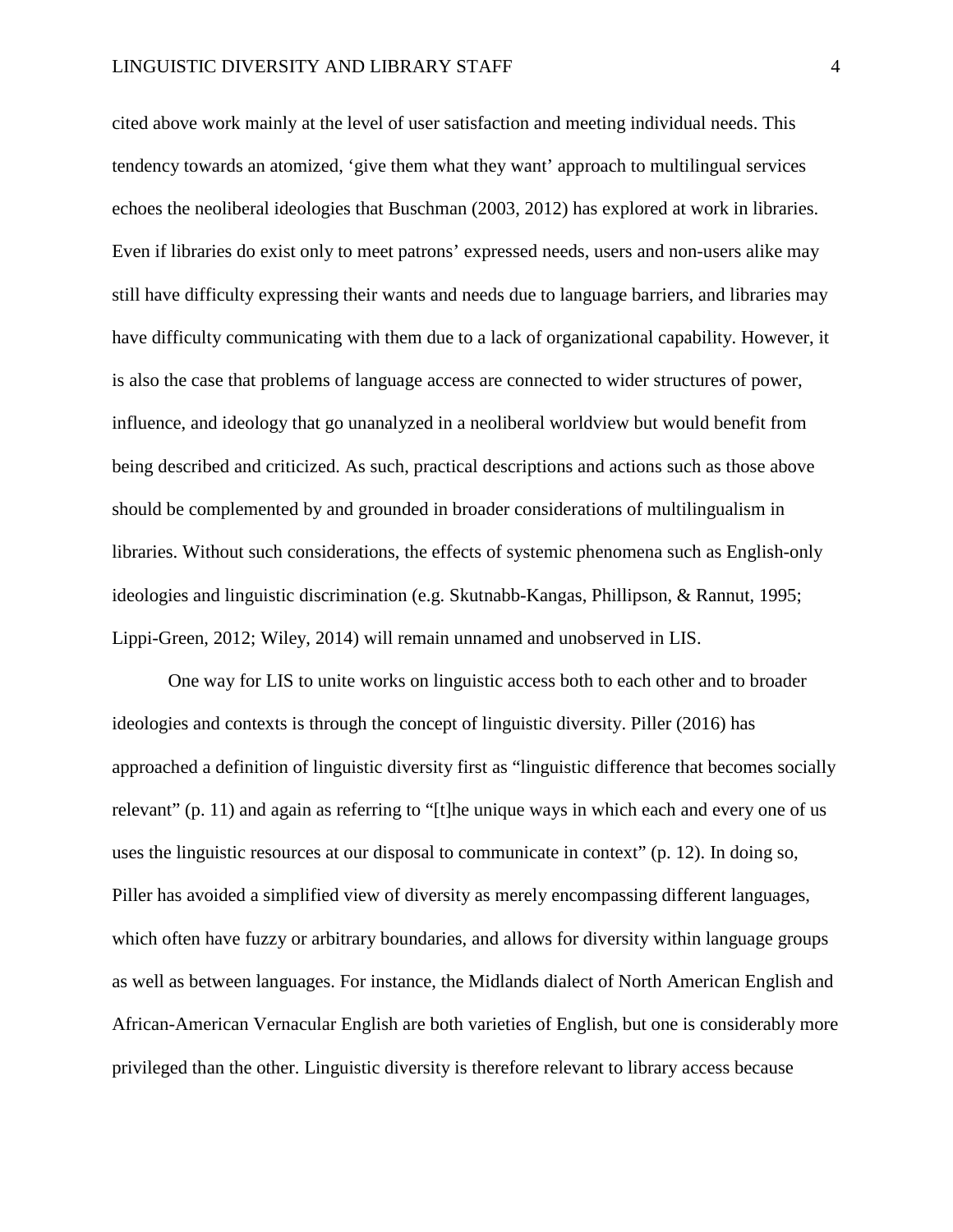#### LINGUISTIC DIVERSITY AND LIBRARY STAFF 5

accessing information in a given language requires skills in that language to be present at some point in the information-seeking process. When different languages or ways of using language exist, access should take into account the diversity of the languages present in the environment. For libraries, this work may be framed as representing and reflecting the languages present in a library's service area. It is evident that barriers to access may arise where there is an absence of linguistic representation: a patron who speaks Spanish as a first language may encounter more difficulty finding a Spanish-language DVD or even knowing it exists if mediating entities such as staff, signage, or the catalog lack Spanish-language capabilities.

However, despite the presence of multiple languages and language practices in society, language is not generally foregrounded as a category of difference producing diversity to the same extent as concepts such as race, gender, and nationality. Explicitly considering the relevance of linguistic difference is valuable given its relations to power dynamics and access whenever language is used, yet "there is currently a distinct absence of any public discussion of what the fact of linguistic diversity might actually mean for our social organization." (Piller, 2016, p. 2)

Indeed, works in LIS that explicitly link language with diversity are few and far between. Cooper (2008) framed linguistic diversity as a key part of cultural heritage and describes various projects being undertaken to cultivate it in Queensland, Australia. Reznowski (2009) proscribed roles for libraries as "active partners in the struggle to protect and foster linguistic diversity" (p. 164) and made a case for situating libraries in opposition to English-only ideologies in the United States. Paganelli and Houston (2013) and Ly (2018) investigated the numerical diversity of specific multilingual collections relative to the potential numbers of language users and concluded that the given collections indeed underrepresented such users' languages. In all these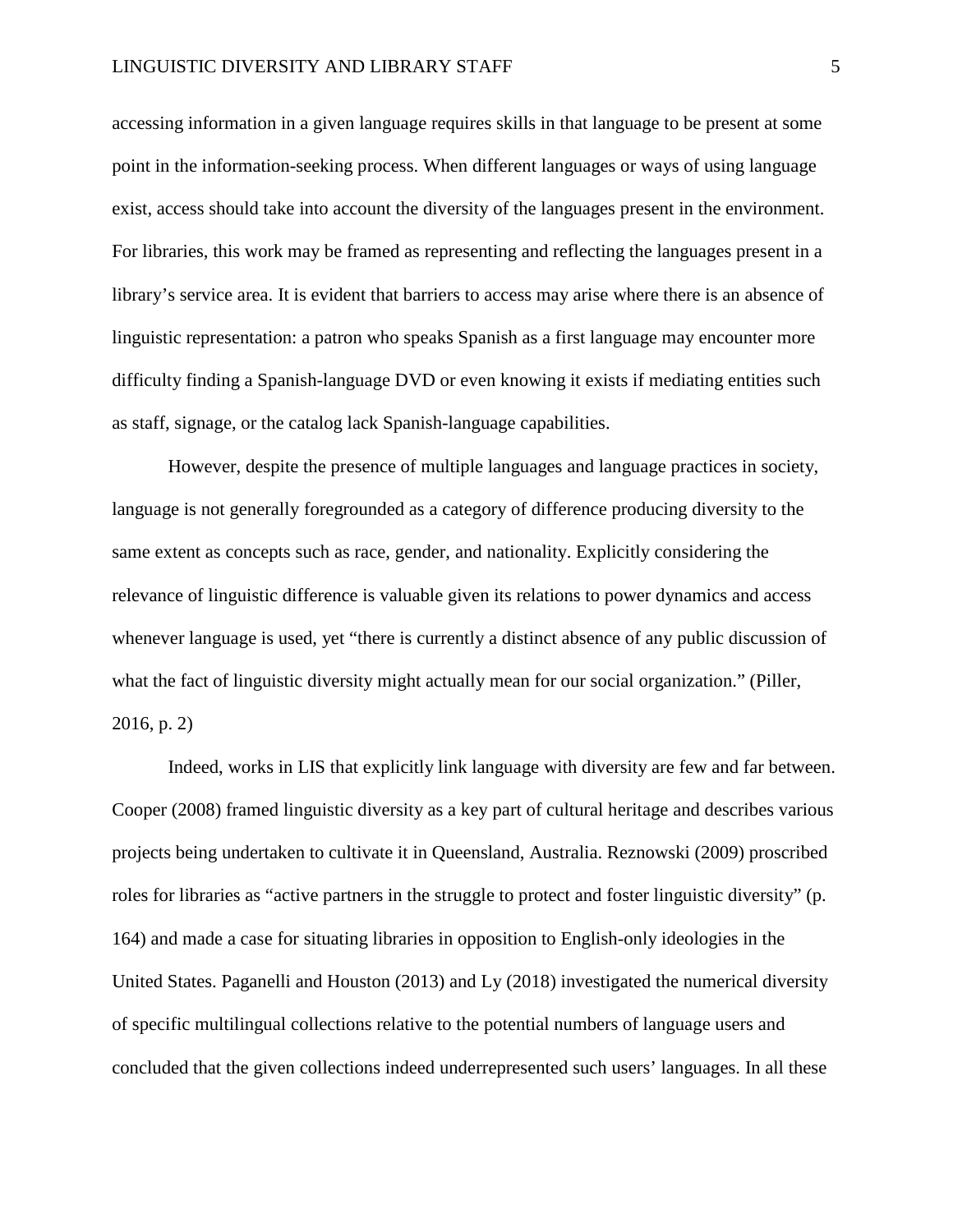cases, linguistic diversity was seen as intertwined with access to goods and services, especially collections.

Recommendations from library professional organizations have also related multilingualism to access and diversity. Principles of equal access, such as those expressed by the American Library Association (2004), suggest that if the library provides a service in English, it should strive to provide it in any other languages significantly present among its service population. The ALA's Reference and User Service Association (2007) supported efforts to serve patrons in their preferred languages and calls for multilingualism to be an integral part of library service. Though steeped more in the language of assessment and efficiency than in contexts of social interaction and diversity, its guidelines did call for a systematic investigation of language issues in libraries and cover a variety of library offerings. The IFLA/UNESCO Public Library Manifesto (IFLA & UNESCO, 2012) complemented the ALA by framing its calls for use and access within the context of cultural and linguistic diversity. It stated that "services in a culturally and linguistically diverse context include both the provision of services to all types of library users and the provision of library services specifically targeted to underserved cultural and linguistic groups" (p. 2). Thus, supporting multilingualism where it exists becomes an essential part of ensuring equal access.

However, the extent of these calls' impact is unclear. The prevalence of articles, conference sessions, and discussions on diversity may be taken as an encouraging sign, except that language is not often mentioned in such cases. It seems that discussions of language and of diversity have largely occurred in separate, mutually exclusive contexts: discussions of diversity in the LIS literature have rarely included language in their purview, and discussions of language have rarely been situated in terms of diversity.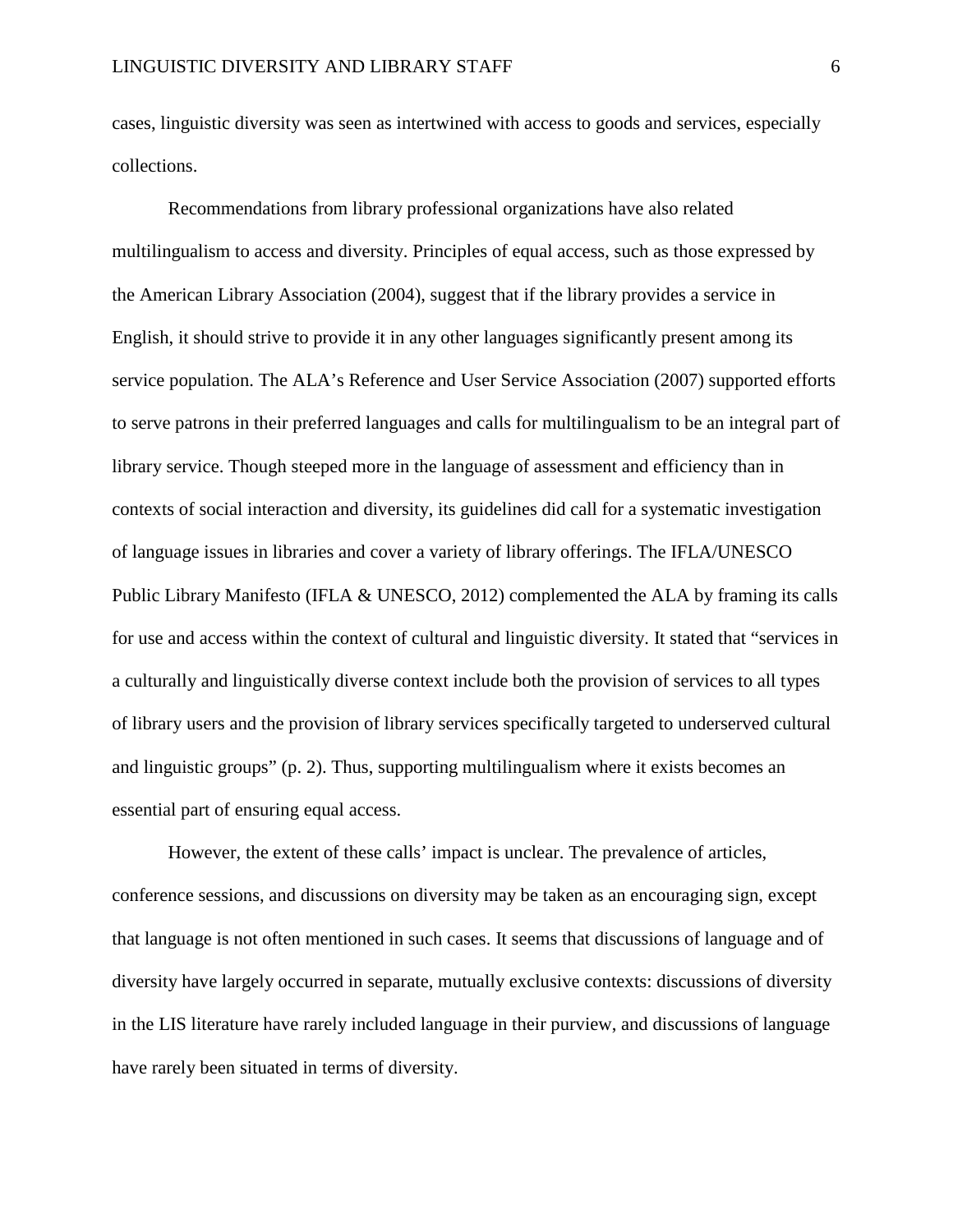Considering these two concepts together would be helpful for two main reasons: If multilingual public services and activities aimed at building organizational capabilities can be brought together under the umbrella of linguistic access and situated in relation to linguistic diversity as a value, then libraries can better frame these separate services as part of larger efforts and justify allocating resources towards these services. Also, recognizing and representing diversity where it exists and reducing barriers to access are worthwhile actions in their own right.

One component that is absent from most discussions of linguistic access and diversity is the role of staff and staff language skills. To be sure, not all means of supporting access and diversity absolutely require staff proficiency in another language. Many libraries do excellent work in providing access through other multilingual resources such as collections, websites, signage, and cataloging. However, while this kind of infrastructure is important, staff are still necessary for it to exist in the first place. Staff also support linguistic access through more than merely technological means: access is partly determined by social interactions, and language is integral to services such as reference, instruction, readers' advisory, and storytimes. Because the human interaction and mediation provided by library staff remains a fundamental part of library service, the importance of staff cannot be understated. If staff are a library's greatest resource, they should be so for all patrons, not just those fluent in a dominant language.

Even so, the LIS literature only sometimes foregrounds staff as part of providing linguistic access, and it rarely does so in terms of linguistic diversity. Professional library organizations have mentioned staff language skills: ALA's guidelines on multilingual collections and service (2007) stated that "staff working with patrons who have limited English abilities should be multilingual in order to provide effective service," and IFLA and UNESCO (2012) said that "staff of a multicultural library should reflect the cultural and linguistic characteristics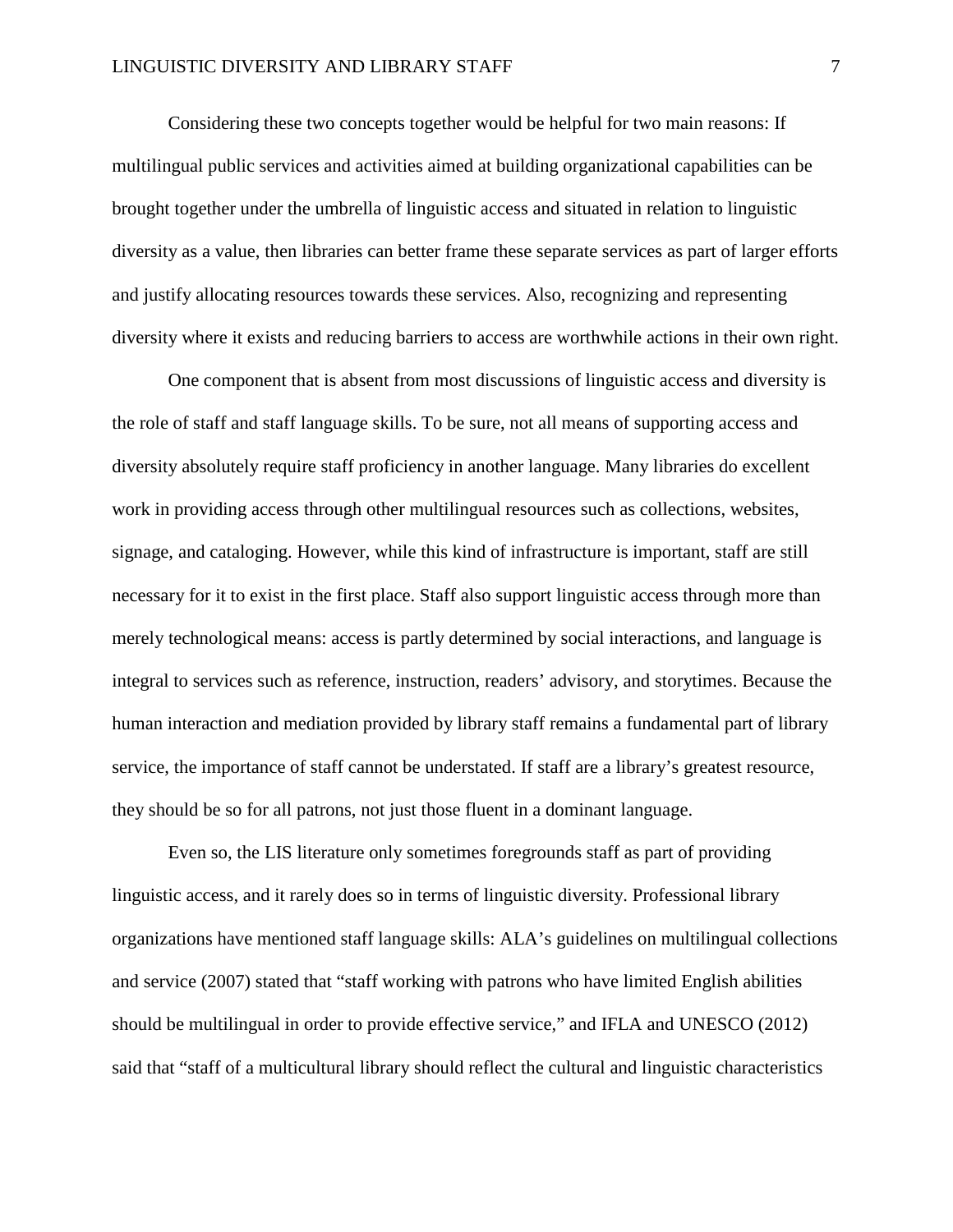of the community." However, whether these calls have caused increases in multilingual staff is unknown. While Cooper (2008), Reznowski (2009), and Ly (2018) have described techniques for increasing linguistic diversity, those techniques did not explicitly articulate the role of staff in that work, which was instead framed as occurring through the library's physical and virtual collections. This focus on collections as central to multilingual support continued even where staff were mentioned. Dilevko and Dali (2002) named a lack of staff language proficiency as one obstacle to multilingual collection development for many Canadian libraries. Though they mentioned training library staff in language skills and incorporating multilingual issues into LIS education, these were just two of many suggestions delivered with the end goal of supporting multilingual collections. Thus, their emphasis was primarily on collections with staffing as one impact factor, not on staff in and of themselves. However, they did call for "a commitment to view every aspect of library work through the prism of multilingualism" (p. 131), which may be taken to include the role of staff. Cichanowicz and Chen's (2004) discussion of multilingual chat reference is notable for framing staff language skills as a diversity issue, but it touched on the topic only briefly. Ultimately, the sole study found that addressed and explored library staff language proficiencies was Hall-Ellis's (2007) survey of workers in technical services. Even then, it viewed language only in terms of its functional utility for cataloging tasks, not in relation to populations served.

The current treatment of multilingualism in the LIS literature leaves many topics unexplored. The scarcity of LIS literature combining language with topics of diversity and representation suggests that linguistic diversity is either not a problem or not viewed as a problem, but it is unclear which is the case. At the same time, anecdotal evidence and the prevalence of case studies on multilingual service suggest that many individual libraries make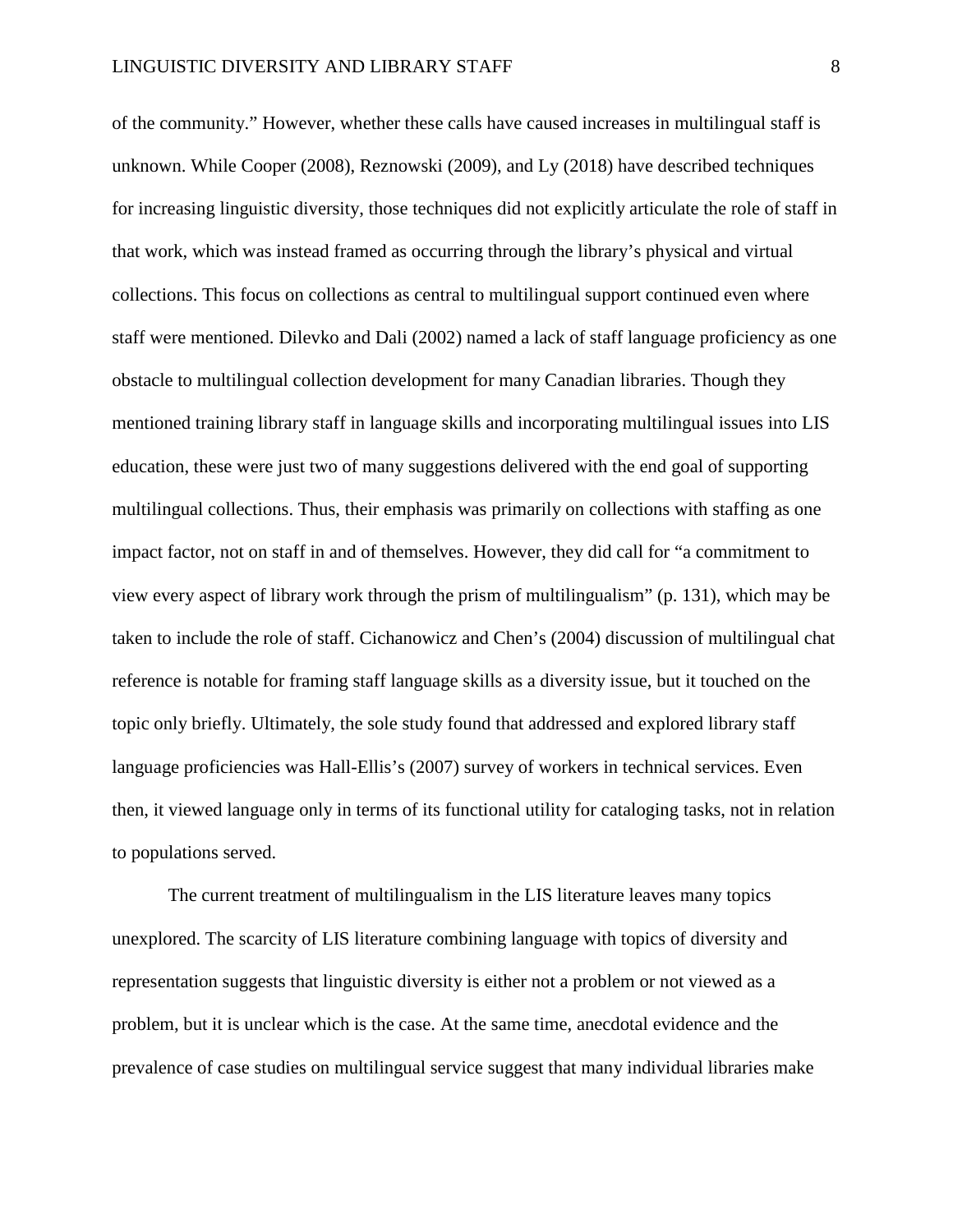efforts to serve multilingual patrons in some way. It also remains to be seen whether libraries answer calls for multilingual support and how professed values align with expressed values when it comes to language. Finally, the extent to which linguistic representation exists in library staff is largely unknown. Comparisons have shown that librarians are not as diverse as the general population or even other library workers when viewed in terms of race and gender (Lance, 2005; ALA, 2012; Bourg, 2014), but it is unknown whether they are similarly unrepresentative in terms of language.

To start generating lines of inquiry focused on these issues, a pilot study was conducted to explore the following questions:

- Does the linguistic diversity of library workers reflect that of the library's service population?
- How do credentialed librarians compare with uncredentialed library workers in terms of linguistic diversity?

This focus on staffing was chosen given its potential importance in supporting multilingual access and the lack of data on staff linguistic diversity. The study dealt with library staff as a whole and not just credentialed librarians because members of the public may interact with any library worker and may not distinguish between a shelver and a reference librarian. The first question was intended to explore the idea of linguistic representation by looking at diversity not for its own sake, but as it compared with the populations served. The second question was aimed at seeing whether the tendency towards reduced diversity among MLIS-holding librarians also held true when it comes to language.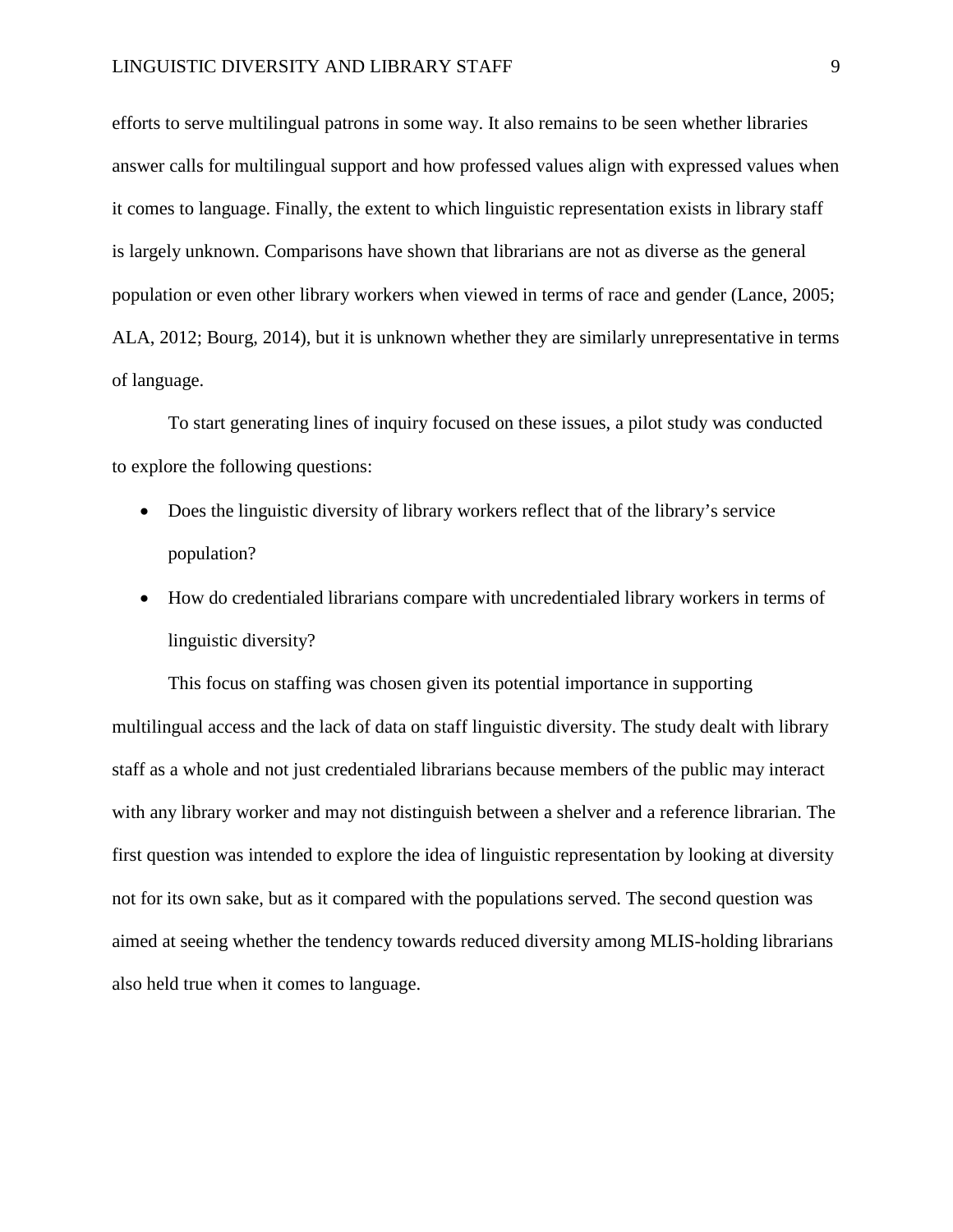#### Methodology

A pilot study was conducted to assess the linguistic diversity of public library staff as measured by the incidence and relative proportions of non-English language proficiencies. Such a study was intended to gather preliminary data and determine what aspects of staff linguistic diversity might deserve further investigation.

The survey instrument was constructed using the UBC FluidSurveys system. The survey began with a page describing the study and terms of consent. If consent was obtained, the study went on to ask if respondents knew any languages besides English. For those who did, the survey provided respondents with the option to list each additional language in a free text field and answer questions about the nature and frequency of use on the job, as well as overall competency in that language. All respondents answered questions about educational level (including the possession of a Master of Library and Information Studies (MLIS) or equivalent), job title, and extent of interaction with the public. Finally, the survey concluded with a space for respondents to share comments and provide a measure of qualitative data.

Three US public library systems were surveyed to allow for comparison both among and within organizational settings. Public libraries were selected because of their geographicallydefined service areas, which would allow for easy comparisons with external data, and because their particular commitments to service and access mean that they strive to serve everyone in those service areas, including multilingual users. The library systems were identified based on the following criteria: they mapped to US Census regions, had significant non-English-speaking populations in their service area, were large enough that individuals could reasonably expect not to be identified by their responses, and were not known to the author in terms of multilingual services.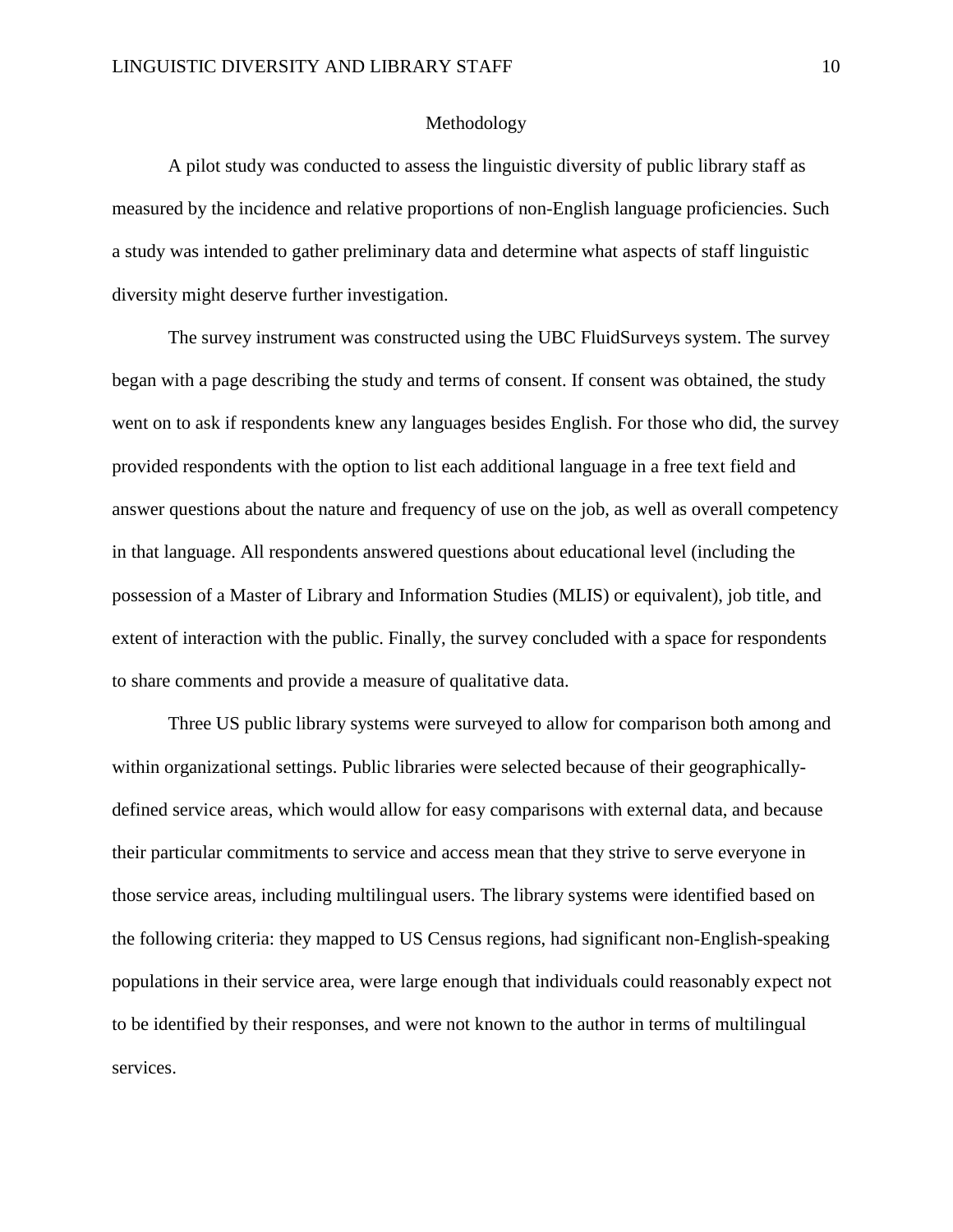Five library systems meeting the criteria described above were selected to participate in the study, and their directors received invitations to the study via email. If the directors agreed to have their library system participate in the study, they were then asked to distribute the survey to their staff. Three systems agreed to participate in the study. These systems were all urban library systems in the US Pacific Northwest with multiple branch locations. System 1 had a service population of about 80,000, System 2 served around 110,000 people, and System 3 had approximately 210,000 living in its service area. Data on language knowledge was compared with results from the 2015 estimates for the American Community Survey, an ongoing survey conducted by the US Census Bureau. These results measure languages spoken with specific reference to English and Spanish, and they map directly to the service areas of the chosen libraries.

Due to the nature of the study, it had several expected limitations: the survey relied on self-reporting; there was no mechanism to ensure full participation by the desired sample groups; the results were not generalizable; and service area population may not correspond to the actual people served, which may include non-residents, travelers, and tourists. However, these shortcomings were deemed acceptable given the goal of generating multiple lines of inquiry.

#### Results

The surveys took place in March and April of 2017 over two-week periods for Systems 1 and 2 and over six days for System 3. System 3 had a shortened response period to avoid conflict with an internal staff survey and because responses for the other surveys had trailed off after the first several days. A total of 124 responses were received: 24 from System 1, 39 from System 2, and 61 from System 3. Eight responses from Systems 1 and 2 were discarded due to a survey construction error that let participants move past the consent page while responding 'No' to the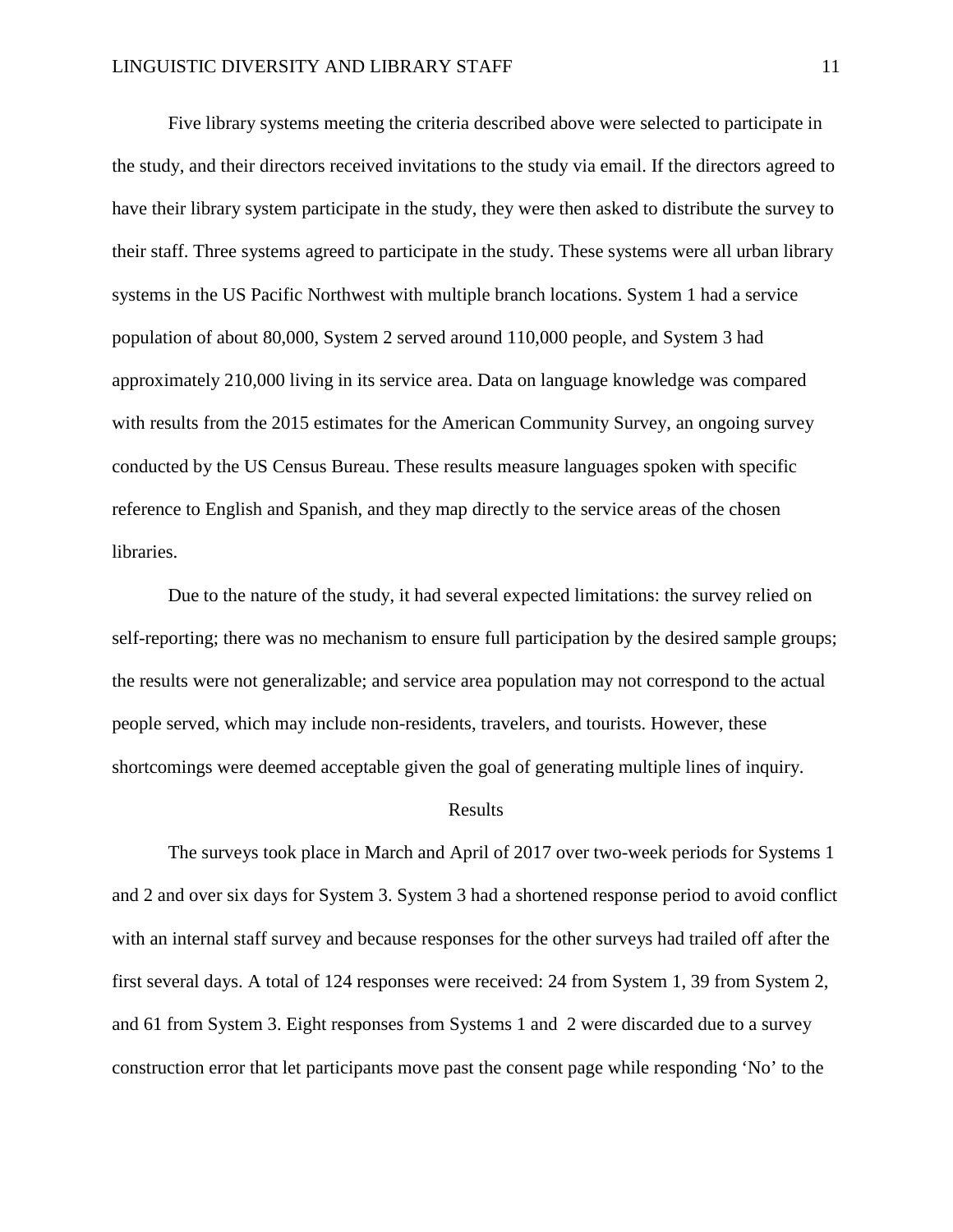consent form. This error was noticed and addressed in time for System 3 to take the survey. A further 11 responses were discarded due to being incomplete beyond the first question, leaving 105 usable responses. The number of responses was compared with staffing numbers provided by each library system to determine the response rates for the system, shown in Table 1.

#### Table 1

|                      |    | System |     |       |
|----------------------|----|--------|-----|-------|
|                      |    |        |     | Total |
| $n$ usable responses | 19 | 29     | 57  | 105   |
| $n$ total paid staff | 75 | 67     | 131 | 273   |

response rate 25.3% 43.3% 43.5% 38.5%

*Usable Responses, Total Paid Staff, and Response Rates by Library System*

The demographic data collected in the survey (Tables 2, 3, 4, and 5) helped to characterize the population. Respondents had various educational levels and job titles. A plurality of all respondents held an MLIS or equivalent and identified as librarians, but other educational levels and job titles were represented too. Example responses to the 'Other' field for educational level included "some college," "Current grad school," and "equivalent to an Associate's degree." Examples of 'Other' job titles included "Circulation manager," "Branch Manager," "Assistant Director," and "Library custodian." The majority of respondents (80.0%) reported interacting with the public daily, and an additional 11.4% reported doing so two to three times per week.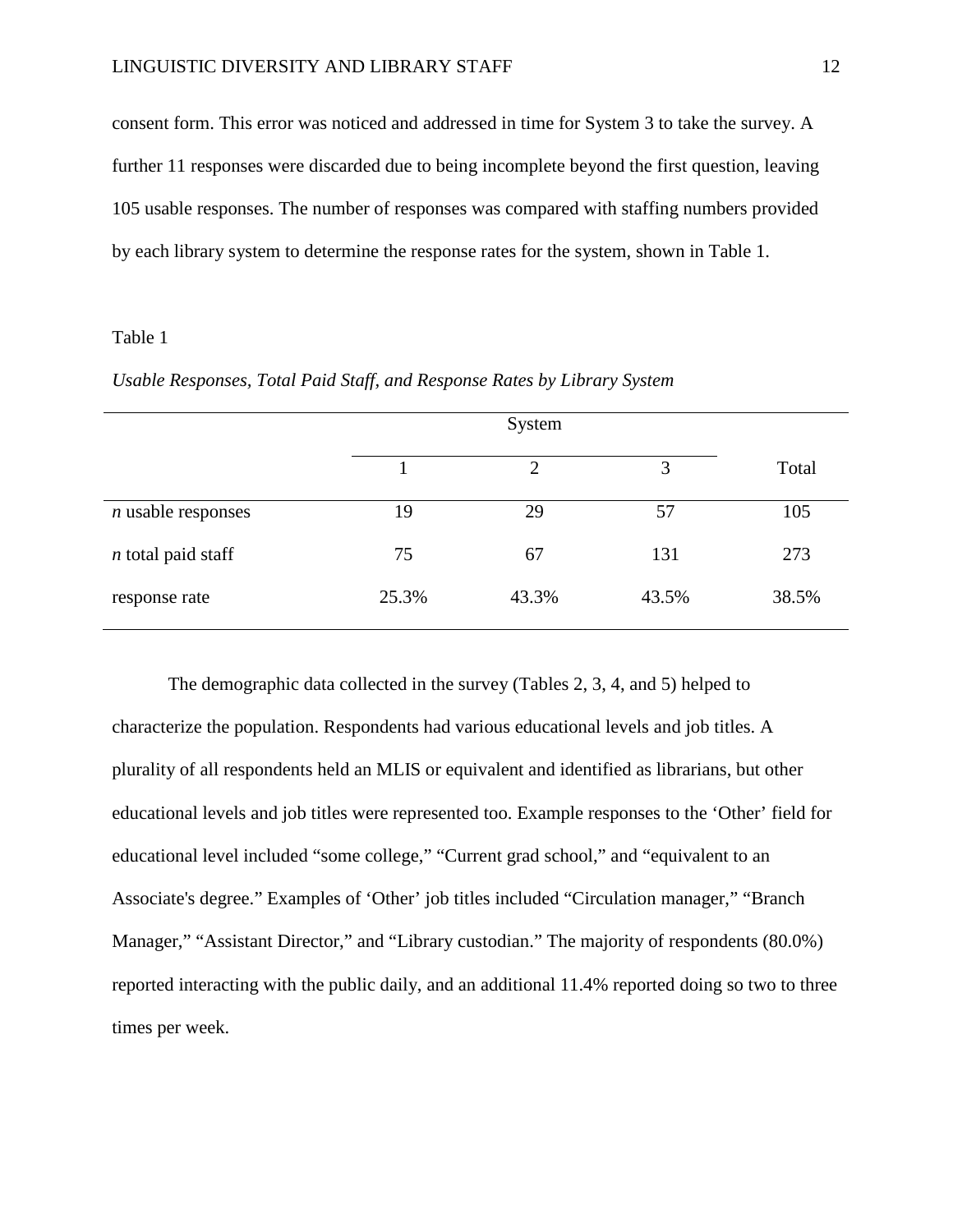# Table 2

# *Respondents by Highest Educational Level Attained*

|                              |              |                  | System         |                  |                |                  |       |                  |
|------------------------------|--------------|------------------|----------------|------------------|----------------|------------------|-------|------------------|
|                              | $\mathbf{1}$ |                  | $\overline{2}$ |                  | 3              |                  | Total |                  |
|                              | $\%$         | $\boldsymbol{n}$ | $\%$           | $\boldsymbol{n}$ | $\%$           | $\boldsymbol{n}$ | $\%$  | $\boldsymbol{n}$ |
| High school diploma or GED   | 15.8%        | 3                | 10.3%          | 3                | 14.0%          | 8                | 13.3% | 14               |
| Associate's degree           | 5.3%         | $\mathbf{1}$     | 6.9%           | $\overline{2}$   | 15.8%          | 9                | 11.4% | 12               |
| Bachelor's degree            | 26.3%        | 5                | 27.6%          | 8                | 28.1%          | 16               | 27.6% | 29               |
| Master's degree <sup>a</sup> | 42.1%        | 8                | 48.3%          | 14               | 28.1%          | 16               | 35.9% | 38               |
| MLIS or equivalent           | 36.8%        | $\overline{7}$   | 44.8%          | 13               | 26.3%          | 15               | 33.3% | 35               |
| Other Master's               | 5.3%         | $\mathbf{1}$     | 10.3%          | 3                | 5.3%           | 3                | 6.6%  | 7                |
| Doctoral degree              | -            | $\boldsymbol{0}$ | 3.5%           | $\mathbf{1}$     | $\overline{a}$ | $\overline{0}$   | 1.0%  | $\mathbf{1}$     |
| Other                        | 10.5%        | $\overline{2}$   | 3.5%           | $\mathbf{1}$     | 14.0%          | 8                | 10.4% | 11               |

*Note*.<sup>a</sup> Percentages for Master's degrees may not add up to the overall percentage due to respondents holding more than one Master's degree.

## Table 3

*Respondents by Job Title*

|                      |      |                  | System  |   |          |   |       |    |
|----------------------|------|------------------|---------|---|----------|---|-------|----|
|                      |      |                  |         |   |          |   | Total |    |
|                      | $\%$ | $\boldsymbol{n}$ | %       | n | %        | n | $\%$  | n  |
| Library Shelver/Page | 5.3% |                  | 17.2% 5 |   | 17.5% 10 |   | 15.2% | 16 |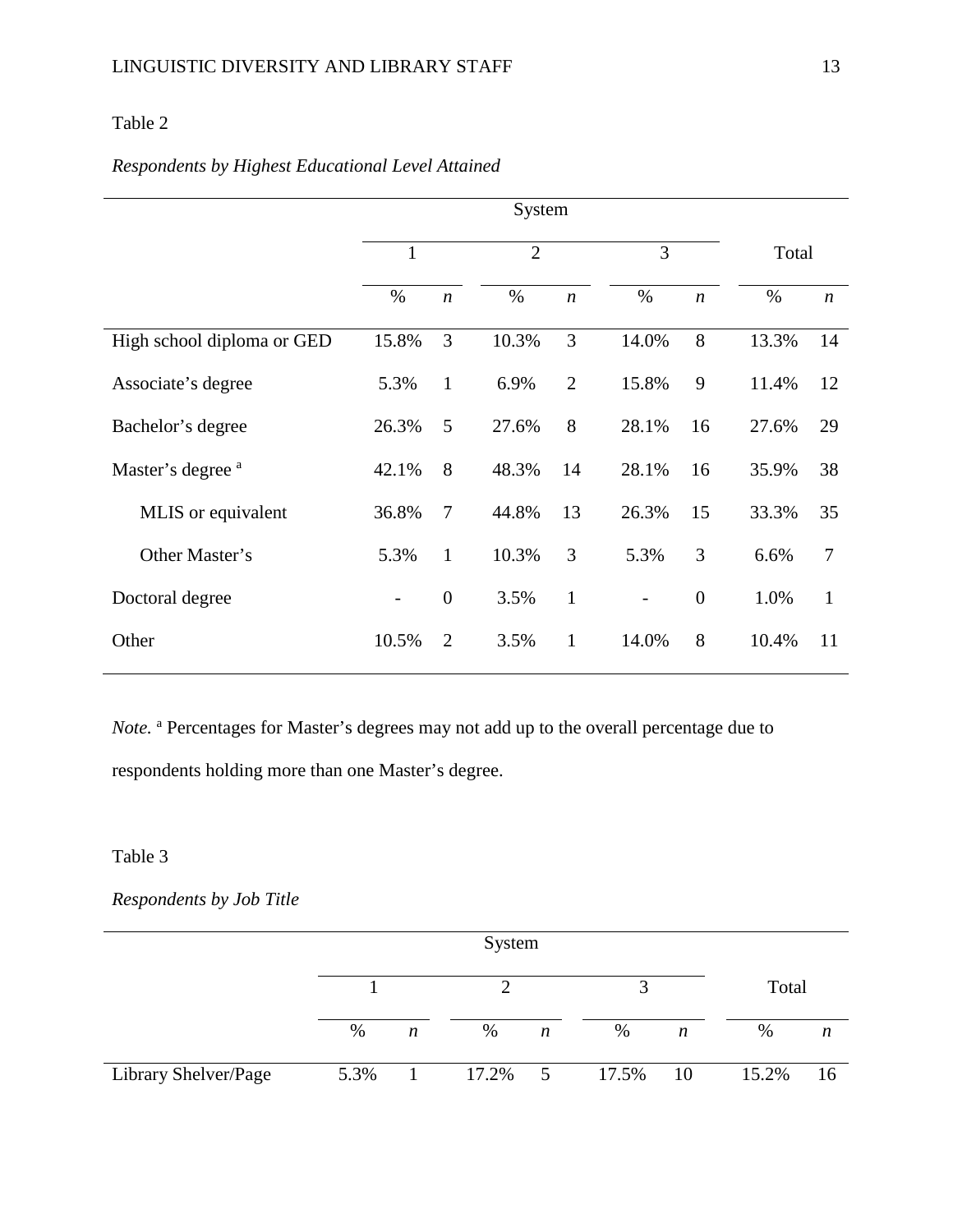## LINGUISTIC DIVERSITY AND LIBRARY STAFF 14

| Library Clerk      | 21.1% | 4            | $\sim$ | $\overline{0}$ | 21.1%          | 12       | 15.2% | 16 |
|--------------------|-------|--------------|--------|----------------|----------------|----------|-------|----|
| Library Assistant  | 5.3%  | $\mathbf{1}$ | 3.5%   | $\mathbf{1}$   | 12.3%          | 7        | 8.6%  | 9  |
| Library Technician | 5.3%  | $\mathbf{1}$ | 27.6%  | 8              | $\overline{a}$ | $\Omega$ | 8.6%  | 9  |
| Librarian          | 26.3% | 5            | 31.0%  | 9              | 24.6%          | 14       | 26.7% | 28 |
| Other              | 24.1% |              | 20.7%  | 6              | 24.6%          | 14       | 25.7% | 27 |

## Table 4

*Respondents by Frequency of Interaction with the Public*

|                        | 1                 |                  |                          |                  | 3     |                  | Total |                  |
|------------------------|-------------------|------------------|--------------------------|------------------|-------|------------------|-------|------------------|
|                        | $\%$              | $\boldsymbol{n}$ | $\%$                     | $\boldsymbol{n}$ | $\%$  | $\boldsymbol{n}$ | $\%$  | $\boldsymbol{n}$ |
| Daily                  | 73.7%             | 14               | 79.3%                    | 23               | 82.5% | 47               | 80.0% | 84               |
| 2-3 times a week       | 21.1%             | $\overline{4}$   | 10.3%                    | 3                | 8.8%  | 5                | 11.4% | 12               |
| Weekly                 | 5.3%              | $\mathbf{1}$     | $\overline{\phantom{0}}$ | $\boldsymbol{0}$ | 1.8%  | $\mathbf{1}$     | 1.9%  | $\overline{2}$   |
| 2-3 times a month      | $\qquad \qquad -$ | $\boldsymbol{0}$ | $\qquad \qquad -$        | $\boldsymbol{0}$ | 3.5%  | $\overline{2}$   | 1.9%  | $\overline{2}$   |
| Monthly                | -                 | $\boldsymbol{0}$ | 3.5%                     | $\mathbf{1}$     | 1.8%  | $\mathbf{1}$     | 1.9%  | $\overline{2}$   |
| Less than once a month | -                 | $\boldsymbol{0}$ | 6.9%                     | $\overline{2}$   | 1.8%  | $\mathbf{1}$     | 2.8%  | 3                |

As seen in Table 5, language knowledge and use were largely associated with the Indo-European language family, with some East Asian languages present too. Spanish was the most widely known and used language, with 23.8% of respondents reporting knowledge of it and 4.8% reporting use on the job.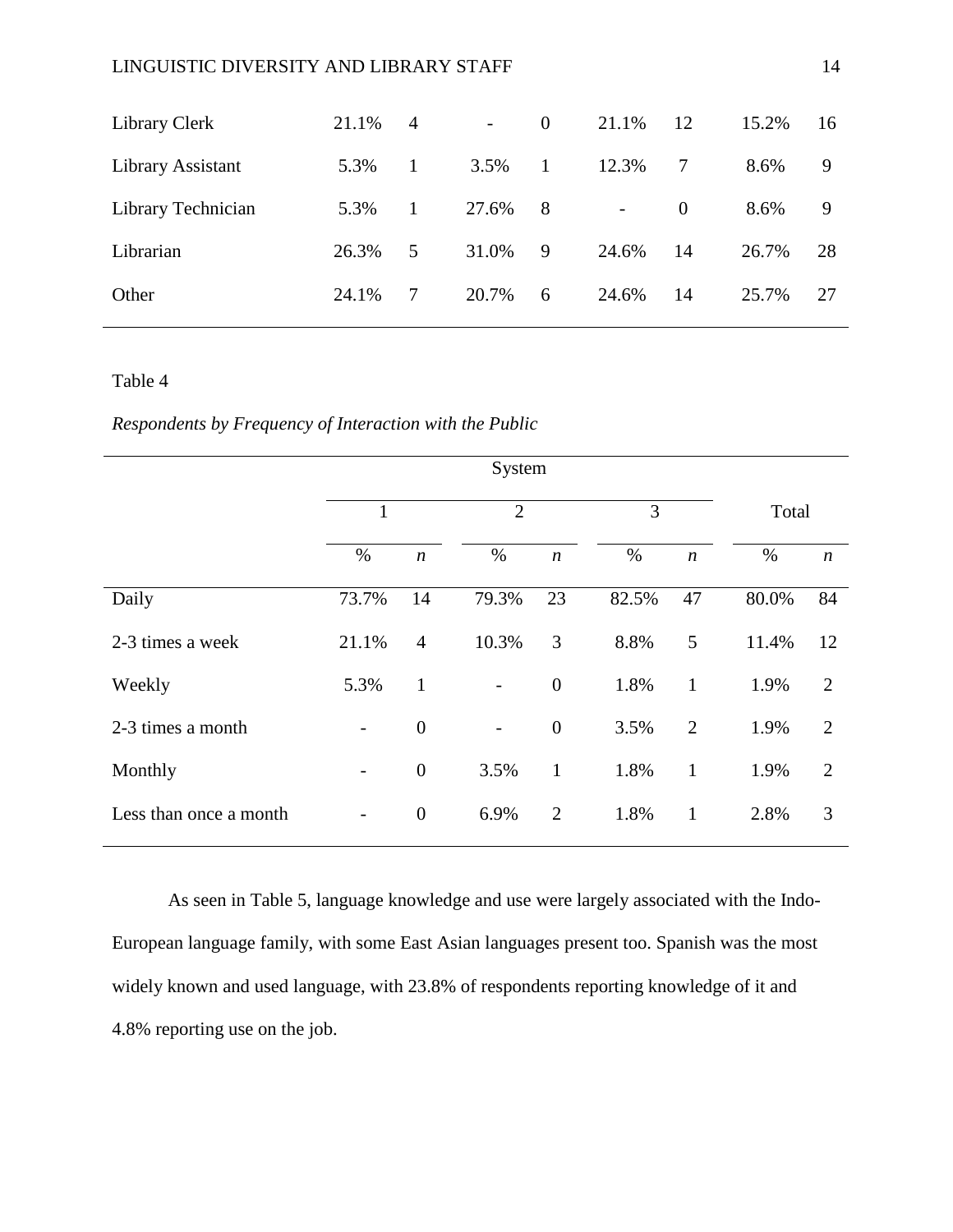## Table 5

|                      |                  |                  | System           |                  |                  |                  |                  |                  |
|----------------------|------------------|------------------|------------------|------------------|------------------|------------------|------------------|------------------|
|                      | $\mathbf{1}$     |                  | $\overline{2}$   |                  | $\overline{3}$   |                  | Total            |                  |
|                      | $\boldsymbol{n}$ | $\boldsymbol{n}$ | $\boldsymbol{n}$ | $\boldsymbol{n}$ | $\boldsymbol{n}$ | $\mathbf n$      | $\boldsymbol{n}$ | $\boldsymbol{n}$ |
|                      | knowing using    |                  | knowing using    |                  | knowing using    |                  | knowing          | using            |
| Spanish              | 5                | $\mathbf{1}$     | $10\,$           | $\overline{4}$   | 10               | $\boldsymbol{0}$ | 25               | 5                |
| French               | $\mathbf{1}$     | $\boldsymbol{0}$ | 5                | $\boldsymbol{0}$ | 5                | $\boldsymbol{0}$ | 11               | $\boldsymbol{0}$ |
| German               | $\boldsymbol{0}$ | $\boldsymbol{0}$ | $\boldsymbol{0}$ | $\boldsymbol{0}$ | $11\,$           | $\mathbf{1}$     | 11               | $\mathbf{1}$     |
| Japanese             | $\mathbf{1}$     | $\boldsymbol{0}$ | $\mathbf{1}$     | $\boldsymbol{0}$ | 5                | $\mathbf{1}$     | $\overline{7}$   | $\mathbf{1}$     |
| $\operatorname{ASL}$ | $\mathbf{1}$     | $\mathbf{1}$     | $\boldsymbol{0}$ | $\boldsymbol{0}$ | $\mathbf{2}$     | $\boldsymbol{0}$ | 3                | $\mathbf{1}$     |
| Italian              | $\overline{0}$   | $\boldsymbol{0}$ | $\mathbf{1}$     | $\boldsymbol{0}$ | $\mathbf{1}$     | $\boldsymbol{0}$ | $\overline{2}$   | $\overline{0}$   |
| Latin                | $\boldsymbol{0}$ | $\boldsymbol{0}$ | $\mathbf{1}$     | $\boldsymbol{0}$ | $\mathbf 1$      | $\boldsymbol{0}$ | $\overline{2}$   | $\boldsymbol{0}$ |
| Hmong                | $\boldsymbol{0}$ | $\boldsymbol{0}$ | $\boldsymbol{0}$ | $\boldsymbol{0}$ | $\mathbf{1}$     | $\mathbf{1}$     | $\mathbf{1}$     | $\mathbf{1}$     |
| Punjabi              | $\boldsymbol{0}$ | $\boldsymbol{0}$ | $\mathbf{1}$     | $\mathbf{1}$     | $\boldsymbol{0}$ | $\boldsymbol{0}$ | $\mathbf{1}$     | $\mathbf{1}$     |
| Flemish              | $\boldsymbol{0}$ | $\overline{0}$   | $\mathbf{1}$     | $\boldsymbol{0}$ | $\boldsymbol{0}$ | $\overline{0}$   | $\mathbf{1}$     | $\overline{0}$   |
| Portuguese           | $\boldsymbol{0}$ | $\boldsymbol{0}$ | $\mathbf{1}$     | $\boldsymbol{0}$ | $\boldsymbol{0}$ | $\boldsymbol{0}$ | $\mathbf{1}$     | $\boldsymbol{0}$ |

## *Specific Languages by Reported Knowledge and Use*

One focus of this survey was comparison between staff language skills and language skills in the general service area population. An immediately apparent gap was that between knowledge of a language and its actual use on the job, as seen in Table 6. The proportions of staff knowing only English was much lower than the ACS general population estimates of 87.0%, 75.7%, and 90.9%, respectively, for an average proportion of 86.1%. However, the rates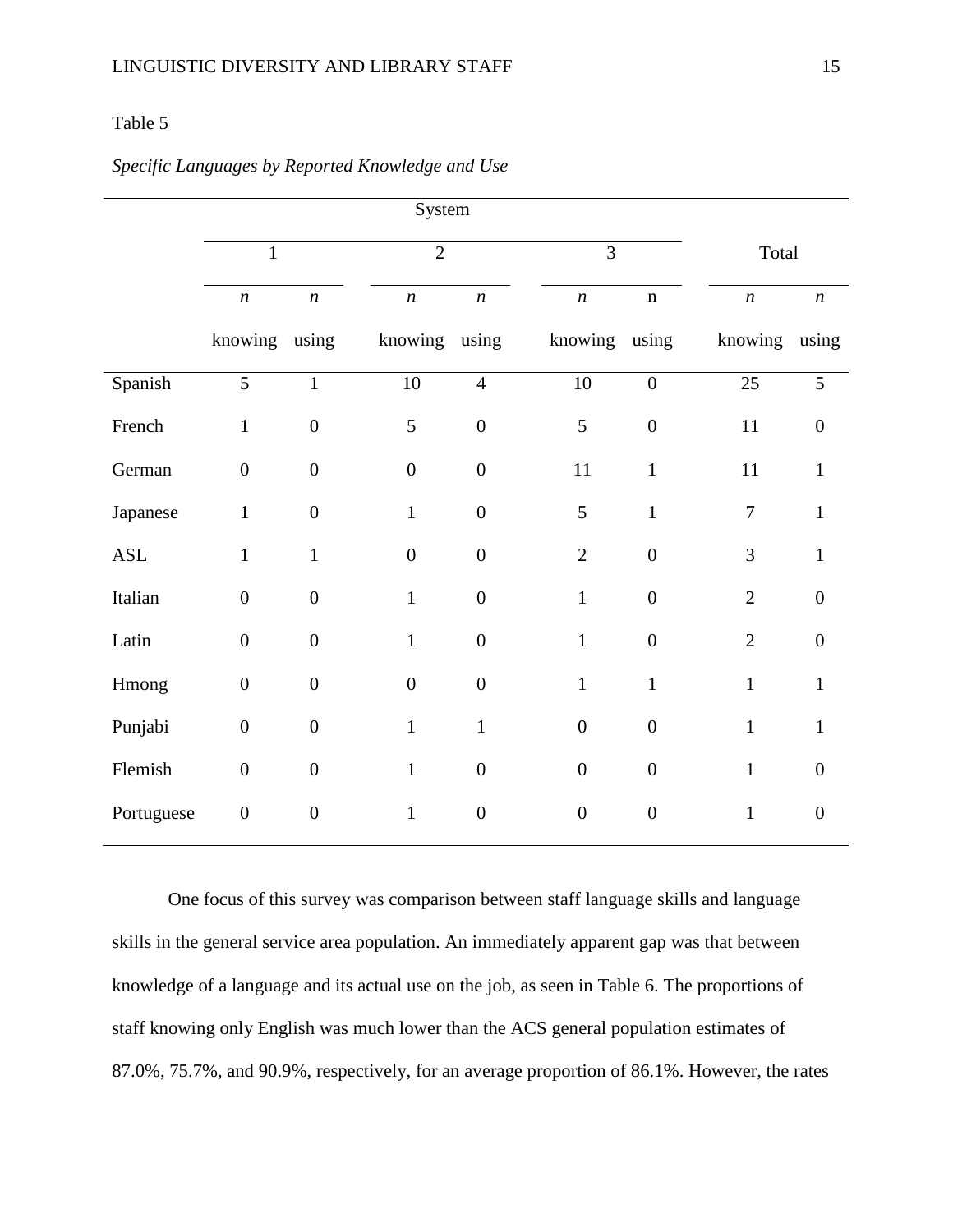of English-only language use on the job were higher than the ACS estimates across all three systems. The incidence of language use by participants on the job was low overall, with eight respondents out of 105 saying that they used any language besides English in the course of their job duties.

### Table 6

## *Incidence and Use of Languages in Staff*

|                                                  |              |                  | System         |                  |       |                  |       |                  |
|--------------------------------------------------|--------------|------------------|----------------|------------------|-------|------------------|-------|------------------|
|                                                  | $\mathbf{1}$ |                  | $\overline{2}$ |                  | 3     |                  | Total |                  |
|                                                  | $\%$         | $\boldsymbol{n}$ | $\%$           | $\boldsymbol{n}$ | $\%$  | $\boldsymbol{n}$ | $\%$  | $\boldsymbol{n}$ |
| staff knowing English only                       | 68.4%        | 13               | 55.2%          | 16               | 57.9% | 33               | 59.1% | 62               |
| staff knowing more than one<br>language          | 31.6%        | 6                | 44.8%          | 13               | 42.1% | 24               | 41.0% | 43               |
| $n = +1$ language                                | 26.3%        | 5                | 24.1%          | $\overline{7}$   | 24.6% | 14               | 24.8% | 26               |
| $n = +2$ languages                               | 0.0%         | $\mathbf{0}$     | 17.2%          | 5                | 12.3% | $\overline{7}$   | 11.4% | 12               |
| $n = +3$ languages                               | 5.3%         | $\mathbf{1}$     | 3.5%           | $\mathbf{1}$     | 5.3%  | 3                | 4.8%  | 5                |
| staff using only English on the job              | 94.7%        | 16               | 86.2%          | 25               | 94.7% | 54               | 92.4% | 97               |
| staff using more than one language<br>on the job | 5.3%         | $\mathbf{1}$     | 13.8%          | $\overline{4}$   | 5.3%  | 3                | 7.6%  | 8                |

A related part of this question was whether the linguistic diversity of staff also reflected the languages present in the service population. Determining exact correspondence was not fully possible as the ACS does not parse most languages into specific categories, but Table 7 shows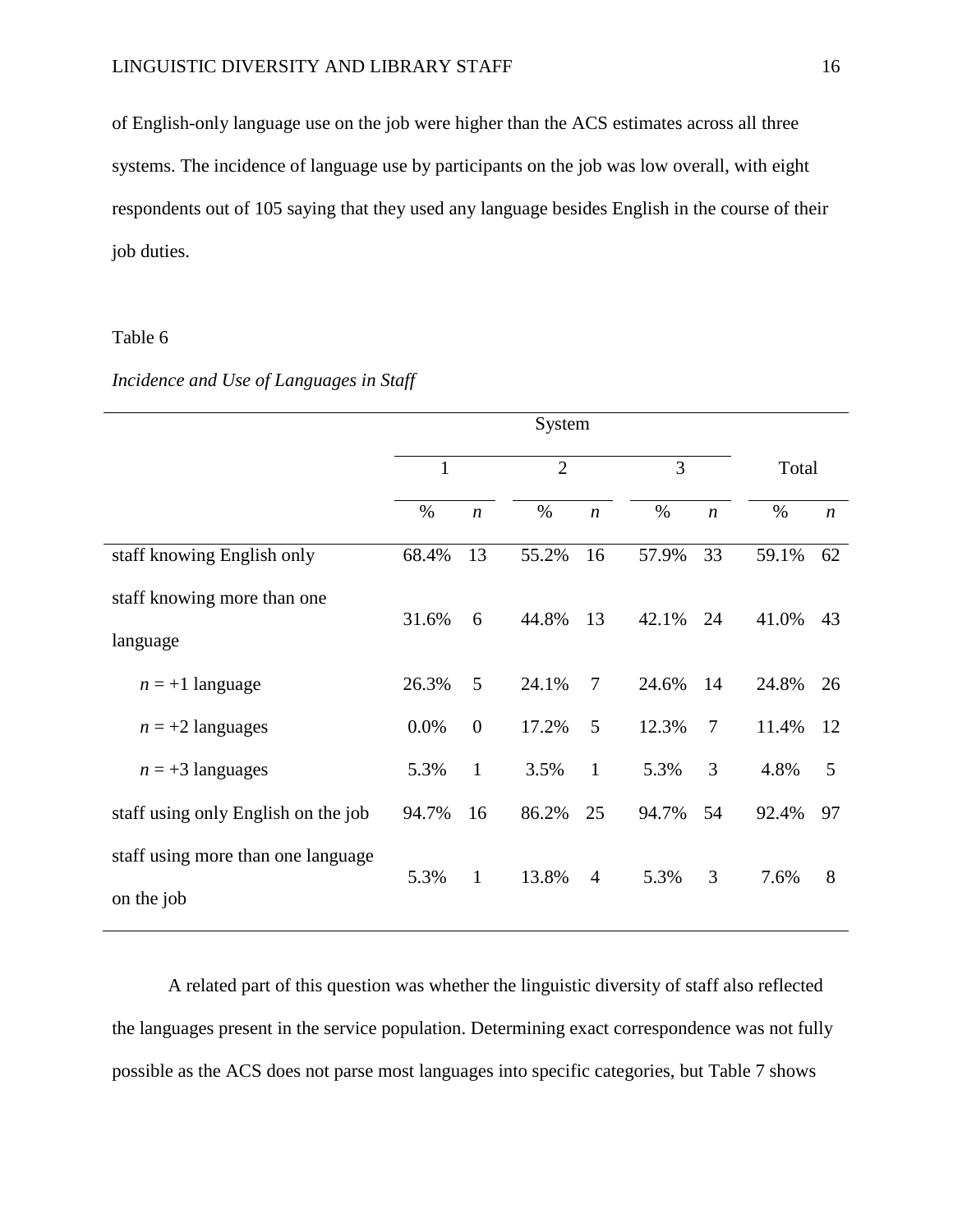the comparisons for Spanish, the only language besides English specified in the ACS results. Stated knowledge of Spanish exceeded the ACS general population estimates of 5.0%, 10.2%, and 2.2%, respectively, for an average of 4.9% overall. The rates of library staff's use of Spanish on the job closely matched these proportions both overall and for System 1 and exceeded them somewhat for System 2. Respondents from System 3 did not report any Spanish use on the job.

### Table 7

#### *Incidence and Use of Spanish in Staff*

|                                |       | System           |                |                  |         |                  |       |                  |  |  |
|--------------------------------|-------|------------------|----------------|------------------|---------|------------------|-------|------------------|--|--|
|                                |       |                  | $\overline{2}$ |                  | 3       |                  | Total |                  |  |  |
|                                | $\%$  | $\boldsymbol{n}$ | $\%$           | $\boldsymbol{n}$ | $\%$    | $\boldsymbol{n}$ | %     | $\boldsymbol{n}$ |  |  |
| staff knowing Spanish          | 26.3% | 5                | 34.5%          | 10               | 17.5%   | 10               | 23.8% | 25               |  |  |
| staff using Spanish on the job | 5.3%  | $\mathbf{1}$     | 13.8%          | $\overline{4}$   | $0.0\%$ | $\mathbf{0}$     | 4.8%  | 5                |  |  |

The nature of non-English language use was further qualified by data on the frequency and fluency of that usage. Due to an oversight in survey construction, limited data was collected on these topics. As the survey was designed, it only showed the questions on frequency and fluency for a given language if respondents answered 'yes' to the question on whether they used that language on the job. Even so, the existing data suggests low frequency and fluency of use.

Table 8 shows that most languages used were used less than once a month, and only two non-English languages were used more than once a week. Table 9 shows that language fluency was most often present at a basic level.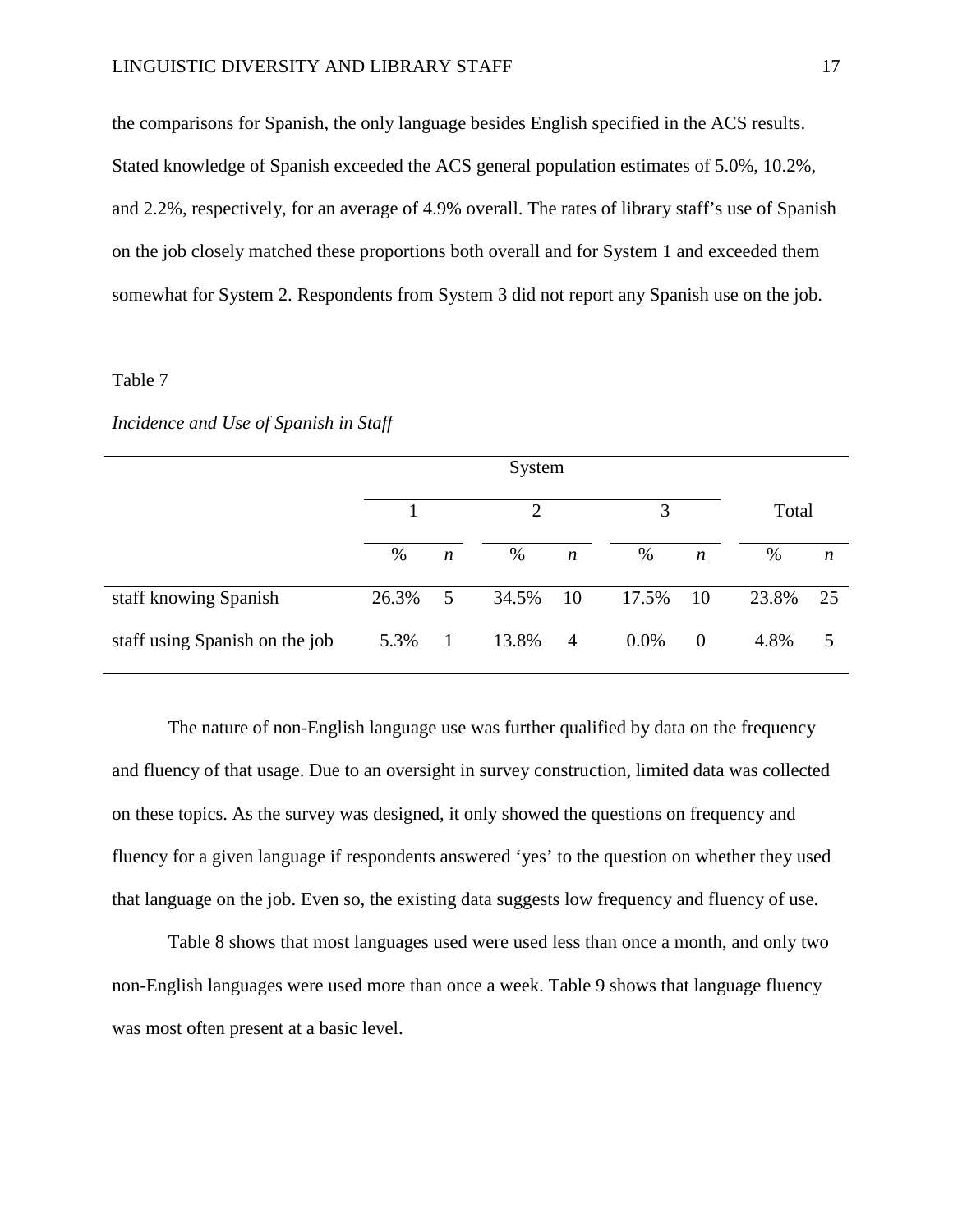# Table 8

# *Non-English Languages Used on the Job by Frequency of Use*

|                        | 1                        |                  | $\overline{2}$           |                  | 3      |                  | Total                    |                  |
|------------------------|--------------------------|------------------|--------------------------|------------------|--------|------------------|--------------------------|------------------|
|                        | $\%$                     | $\boldsymbol{n}$ | $\%$                     | $\boldsymbol{n}$ | $\%$   | $\boldsymbol{n}$ | $\%$                     | $\boldsymbol{n}$ |
| Daily                  | $\overline{\phantom{0}}$ | $\overline{0}$   | -                        | $\overline{0}$   |        | $\overline{0}$   | $\overline{a}$           | $\theta$         |
| 2-3 times a week       | 50.0%                    | $\mathbf{1}$     | 20.0%                    | $\mathbf{1}$     |        | $\overline{0}$   | 20.0%                    | 2                |
| Weekly                 | $\overline{\phantom{a}}$ | $\mathbf{0}$     | 20.0%                    | $\mathbf{1}$     |        | $\overline{0}$   | 10.0%                    | $\mathbf{1}$     |
| 2-3 times a month      | $\overline{\phantom{0}}$ | $\boldsymbol{0}$ | 20.0%                    | $\mathbf{1}$     | -      | $\boldsymbol{0}$ | 10.0%                    | 1                |
| Monthly                | $\overline{\phantom{a}}$ | $\boldsymbol{0}$ | $\overline{\phantom{a}}$ | $\boldsymbol{0}$ |        | $\boldsymbol{0}$ | $\overline{\phantom{0}}$ | $\overline{0}$   |
| Less than once a month | 50.0%                    | $\mathbf{1}$     | 40.0%                    | $\overline{2}$   | 100.0% | 3                | 60.0%                    | 6                |

# Table 9

# *Non-English Languages Used on the Job by Fluency Assessment*

|                                                                                                                          |       |                  | System         |                  |       |                  |       |                  |
|--------------------------------------------------------------------------------------------------------------------------|-------|------------------|----------------|------------------|-------|------------------|-------|------------------|
|                                                                                                                          | 1     |                  | $\overline{2}$ |                  | 3     |                  | Total |                  |
|                                                                                                                          | $\%$  | $\boldsymbol{n}$ | $\%$           | $\boldsymbol{n}$ | %     | $\boldsymbol{n}$ | $\%$  | $\boldsymbol{n}$ |
| I can greet people or ask simple<br>questions.                                                                           | 50.0% | -1               | 60.0%          | $\overline{3}$   |       | $\overline{0}$   | 40.0% | $\overline{A}$   |
| I can ask most basic questions and<br>understand the answer. I can talk about<br>things like my family and my interests. | 50.0% | $\mathbf{1}$     | 40.0%          | 2                |       | $\overline{0}$   | 30.0% | -3               |
| I can form some complex sentences and I                                                                                  |       | $\theta$         |                | $\overline{0}$   | 33.3% | $\overline{1}$   | 10.0% |                  |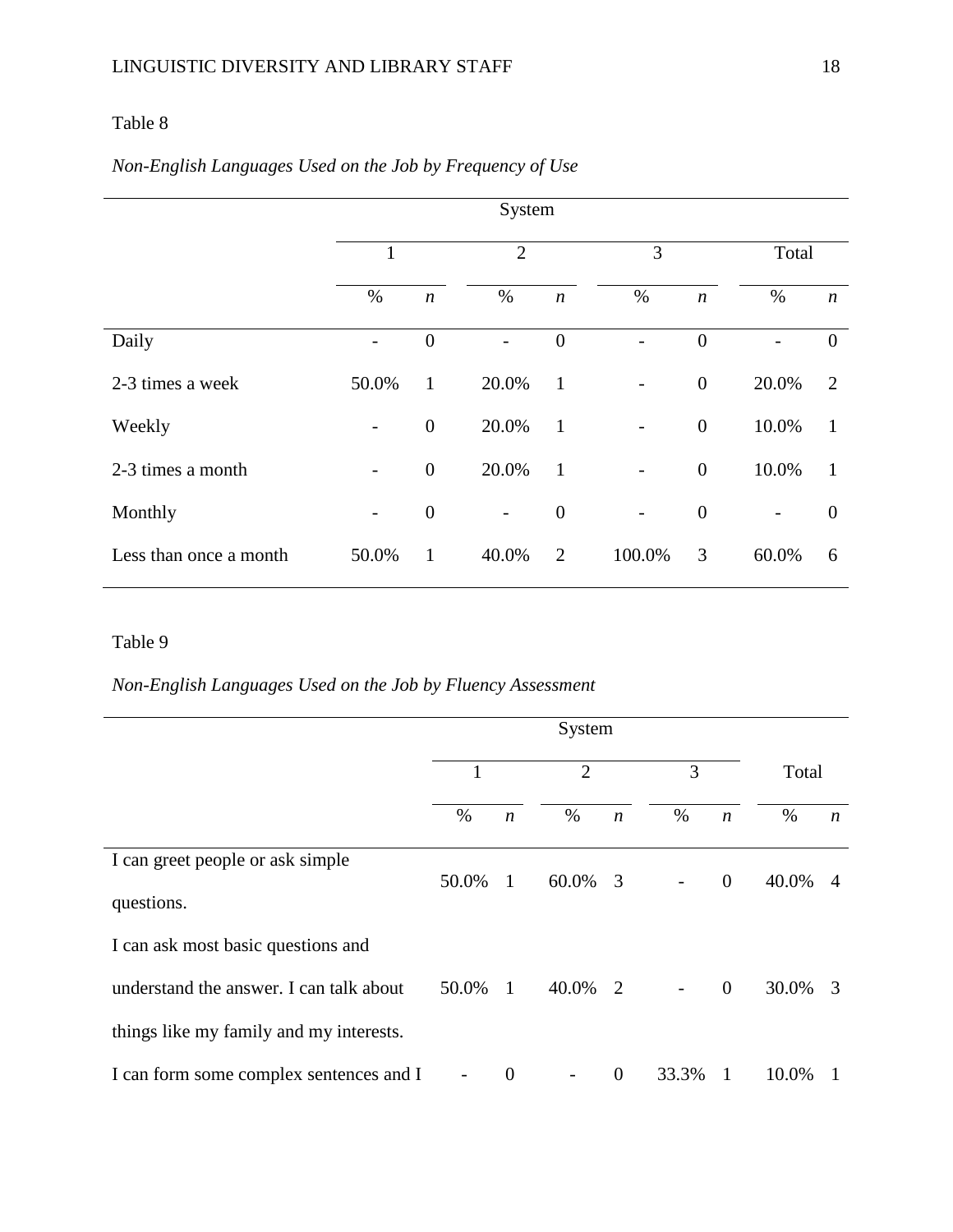| understand more than half of what is   |  |  |  |                           |  |
|----------------------------------------|--|--|--|---------------------------|--|
| said. Others understand me most of the |  |  |  |                           |  |
| time, but sometimes I have to repeat   |  |  |  |                           |  |
| myself.                                |  |  |  |                           |  |
| I can form complex expressions. I am   |  |  |  |                           |  |
| comfortable discussing most topics and |  |  |  | $-$ 0 - 0 33.3% 1 10.0% 1 |  |
| conversation flows easily.             |  |  |  |                           |  |
| I am a fluent speaker. I understand    |  |  |  | 0 - 0 33.3% 1 10.0% 1     |  |
| everything that is said to me.         |  |  |  |                           |  |
|                                        |  |  |  |                           |  |

The other major area this study explored was differences in language proficiency between staff with and without MLIS degrees or equivalents. As Table 10 shows, the proportions of MLIS holders varied somewhat between systems, though they averaged out to a 1:2 ratio.

## Table 10

# *Staff by Presence of an MLIS or Equivalent Degree*

|                               |       |                  | $\mathcal{D}_{\cdot}$ |                  | 3     |                  | Total |                  |
|-------------------------------|-------|------------------|-----------------------|------------------|-------|------------------|-------|------------------|
|                               | $\%$  | $\boldsymbol{n}$ | %                     | $\boldsymbol{n}$ | %     | $\boldsymbol{n}$ | %     | $\boldsymbol{n}$ |
| staff with MLIS or equivalent | 36.8% | 7                | 44.8%                 | 13               | 26.3% | 15               | 33.3% | 35               |
| staff with other education    | 63.2% | 12               | 55.2%                 | 16               | 73.7% | 42               | 66.6% | 70               |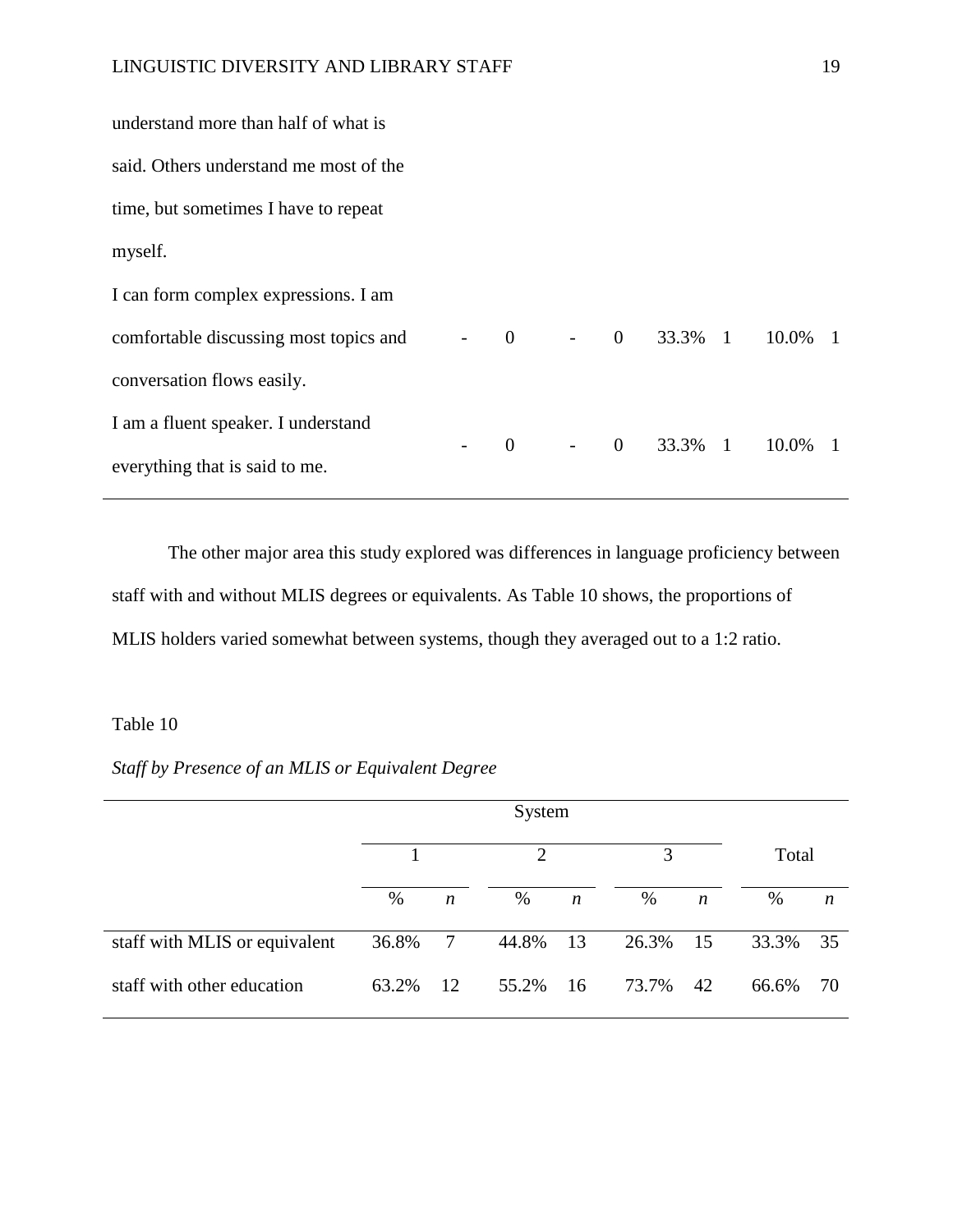Tables 11 and 12 show the differences in language knowledge and use between MLIS holders and those with other education. Although a higher proportion of MLIS holders reported knowing multiple languages in every system, a greater proportion of staff with other education reported actually using non-English languages on the job in two of the three systems.

## Table 11

## *Language Incidence and Use on the Job for Staff with an MLIS or Equivalent Degree*

|                                       | 1     |                  | $\overline{2}$ |                  | 3                        |                  | Total |                  |
|---------------------------------------|-------|------------------|----------------|------------------|--------------------------|------------------|-------|------------------|
|                                       | $\%$  | $\boldsymbol{n}$ | $\%$           | $\boldsymbol{n}$ | $\%$                     | $\boldsymbol{n}$ | %     | $\boldsymbol{n}$ |
| MLIS holders, knowing English only    | 57.1% | $\overline{4}$   | 46.1%          | 6                | 40.0%                    | 6                | 45.7% | 16               |
| MLIS holders, knowing other           | 42.9% | 3                | 53.9%          | 7                | 60.0%                    | - 9              | 54.3% | 19               |
| language(s)                           |       |                  |                |                  |                          |                  |       |                  |
| MLIS holders, using other language(s) |       |                  |                |                  |                          |                  |       |                  |
| on the job                            | 14.3% | $\mathbf{1}$     | 7.7%           | $\overline{1}$   | $\overline{\phantom{a}}$ | $\theta$         | 5.7%  | 2                |

# Table 12

*Language Incidence and Use on the Job for Staff with Other Education*

|                                          |         | System           |                |                  |                   |                  |       |    |
|------------------------------------------|---------|------------------|----------------|------------------|-------------------|------------------|-------|----|
|                                          |         |                  | $\overline{2}$ |                  | 3                 |                  | Total |    |
|                                          | %       | $\boldsymbol{n}$ | %              | $\boldsymbol{n}$ | $\%$              | $\boldsymbol{n}$ | %     | n  |
| other education, knowing English<br>only | 75.0% 9 |                  |                |                  | 62.5% 10 64.3% 27 |                  | 65.7% | 46 |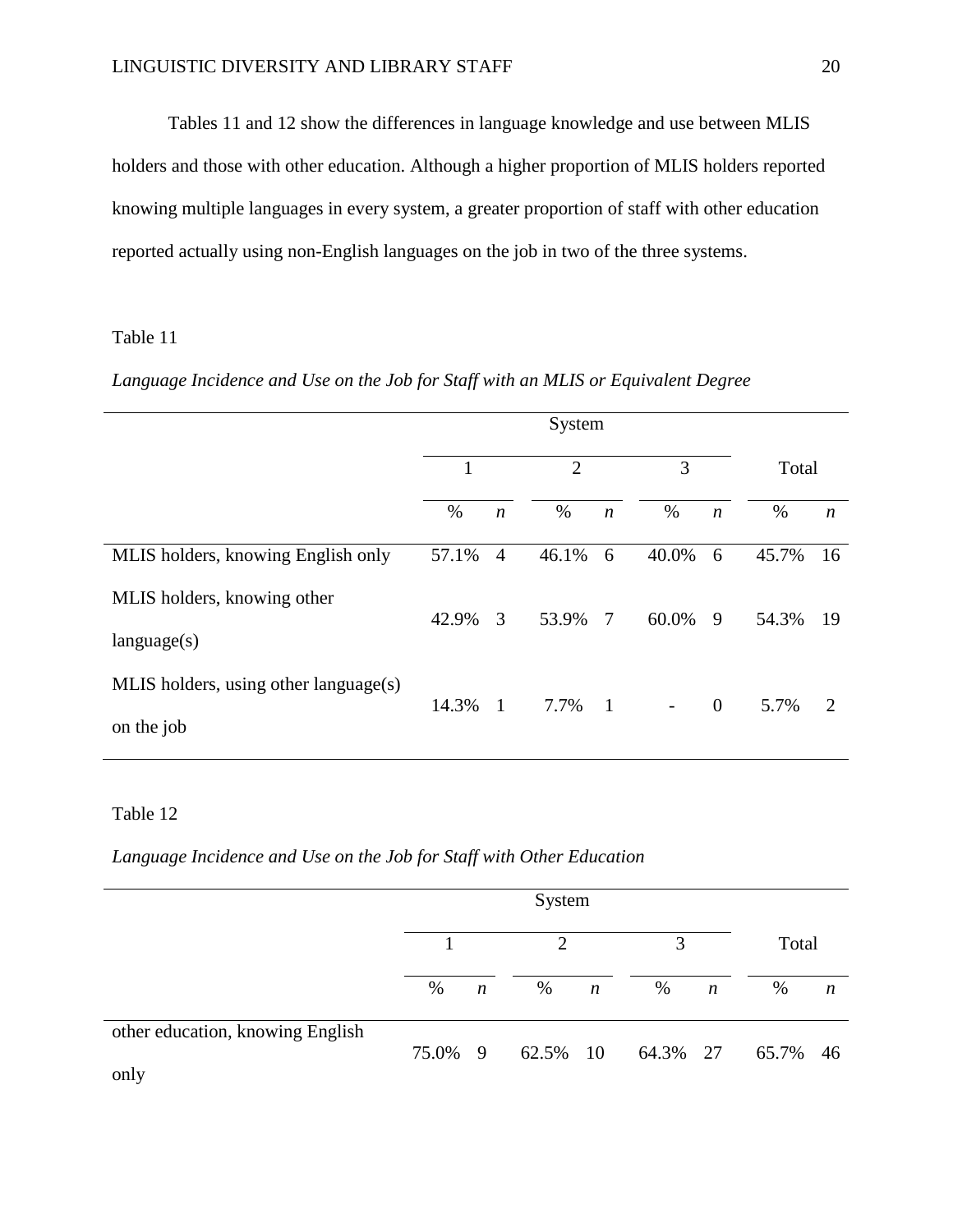| other education, knowing other | 25.0% 3 |          | 38.5% 6 | 35.7% 15 |                | 34.3% 24 |   |
|--------------------------------|---------|----------|---------|----------|----------------|----------|---|
| language(s)                    |         |          |         |          |                |          |   |
| other education, using other   |         |          | 18.8% 3 |          | $\overline{3}$ | 8.6%     |   |
| language $(s)$ on the job      | $0.0\%$ | $\theta$ |         | 7.1%     |                |          | 6 |

Overall, 25.0% of those who did not have MLIS degrees and knew another language used it on the job, compared with 10.5% of those with MLIS degrees. This disparity does not appear to be due to the frequency of public interaction, which remained similar between the two groups as shown in Tables 13 and 14. 80.0% of both groups interacted with the public on a daily basis.

### Table 13

|                        | System                   |                  |                          |                  |                          |                  |                          |                  |  |
|------------------------|--------------------------|------------------|--------------------------|------------------|--------------------------|------------------|--------------------------|------------------|--|
|                        | 1                        |                  | $\overline{2}$           |                  | 3                        |                  |                          | Total            |  |
|                        | $\%$                     | $\boldsymbol{n}$ | %                        | $\boldsymbol{n}$ | %                        | $\boldsymbol{n}$ | %                        | $\boldsymbol{n}$ |  |
| Daily                  | 71.4%                    | 5                | 77.0%                    | 10               | 86.7%                    | 13               | 80.0%                    | 28               |  |
| 2-3 times a week       | 14.3%                    | $\mathbf{1}$     | 7.7%                     | $\mathbf{1}$     | 6.7%                     | $\mathbf{1}$     | 8.6%                     | 3                |  |
| Weekly                 | 14.3%                    | $\mathbf{1}$     | $\overline{\phantom{a}}$ | $\boldsymbol{0}$ | 6.7%                     | $\mathbf{1}$     | 5.7%                     | $\overline{2}$   |  |
| 2-3 times a month      | $\overline{\phantom{a}}$ | $\overline{0}$   | $\overline{\phantom{a}}$ | $\boldsymbol{0}$ | -                        | $\overline{0}$   | $\overline{\phantom{0}}$ | $\overline{0}$   |  |
| Monthly                | $\overline{\phantom{a}}$ | $\overline{0}$   | 7.7%                     | $\mathbf{1}$     | $\overline{\phantom{0}}$ | $\mathbf{0}$     | 2.9%                     | 1                |  |
| Less than once a month | $\overline{\phantom{a}}$ | $\boldsymbol{0}$ | 7.7%                     | $\mathbf{1}$     | $\qquad \qquad -$        | $\overline{0}$   | 2.9%                     | 1                |  |

## *Frequency of Interaction with the Public for Staff with an MLIS or Equivalent*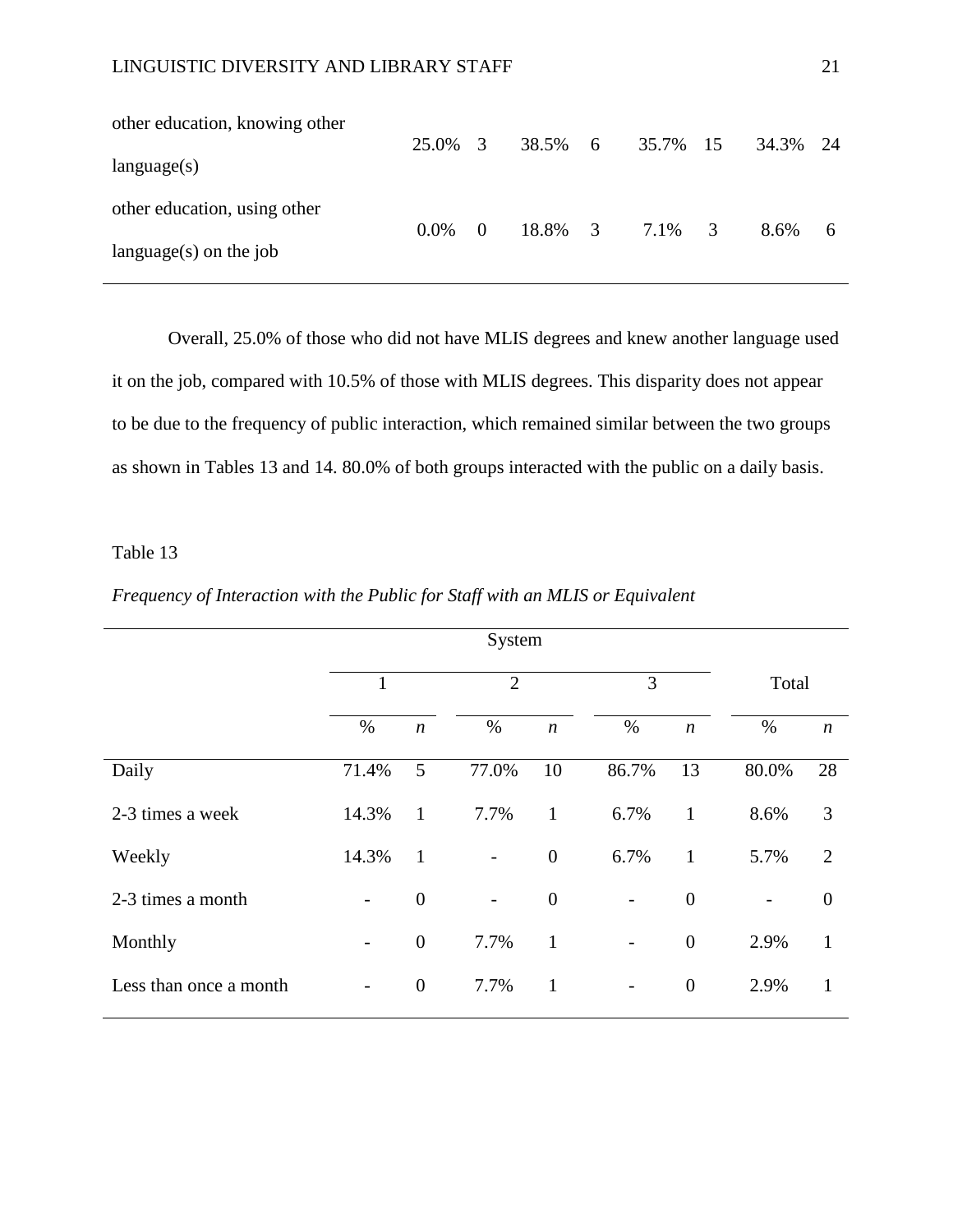### Table 14

|                        | System                   |                  |                          |                  |                          |                  |       |                  |  |  |
|------------------------|--------------------------|------------------|--------------------------|------------------|--------------------------|------------------|-------|------------------|--|--|
|                        |                          |                  | $\overline{2}$           |                  | 3                        |                  | Total |                  |  |  |
|                        | $\%$                     | $\boldsymbol{n}$ | $\%$                     | $\boldsymbol{n}$ | $\%$                     | $\boldsymbol{n}$ | $\%$  | $\boldsymbol{n}$ |  |  |
| Daily                  | 75.0%                    | 9                | 81.3%                    | 13               | 81.0%                    | 34               | 80.0% | 56               |  |  |
| 2-3 times a week       | 25.0%                    | 3                | 12.5%                    | $\overline{2}$   | 9.5%                     | $\overline{4}$   | 12.9% | 9                |  |  |
| Weekly                 | $\overline{\phantom{a}}$ | $\boldsymbol{0}$ | $\overline{\phantom{0}}$ | $\boldsymbol{0}$ | $\overline{\phantom{0}}$ | $\boldsymbol{0}$ |       | $\boldsymbol{0}$ |  |  |
| 2-3 times a month      | $\overline{\phantom{a}}$ | $\overline{0}$   | $\overline{a}$           | $\boldsymbol{0}$ | 4.8%                     | $\overline{2}$   | 2.9%  | $\overline{2}$   |  |  |
| Monthly                | $\overline{\phantom{0}}$ | $\overline{0}$   | $\qquad \qquad -$        | $\boldsymbol{0}$ | 2.4%                     | $\mathbf{1}$     | 1.4%  | $\mathbf{1}$     |  |  |
| Less than once a month |                          | $\boldsymbol{0}$ | 6.2%                     | $\mathbf{1}$     | 2.4%                     | 1                | 2.9%  | $\overline{2}$   |  |  |

## *Frequency of Interaction with the Public for Staff with Other Education*

### Discussion

Despite the exploratory nature of the survey, some interesting patterns emerged from the data that will merit further investigation. Both the quantitative results and the qualitative additions highlighted differences between speaking, knowing, and fluency, offering both room to refine the survey instrument and fruitful contrasts for further inquiry.

Answers to the first question, whether the linguistic diversity of library workers reflects that of the library's service population, were complicated by questions of how to assess that diversity and its variance between groups. For instance, the survey instrument asked about 'knowing' a language to acknowledge and include respondents who had reading or writing ability but did not necessarily speak or listen to a given language. Meanwhile, the source of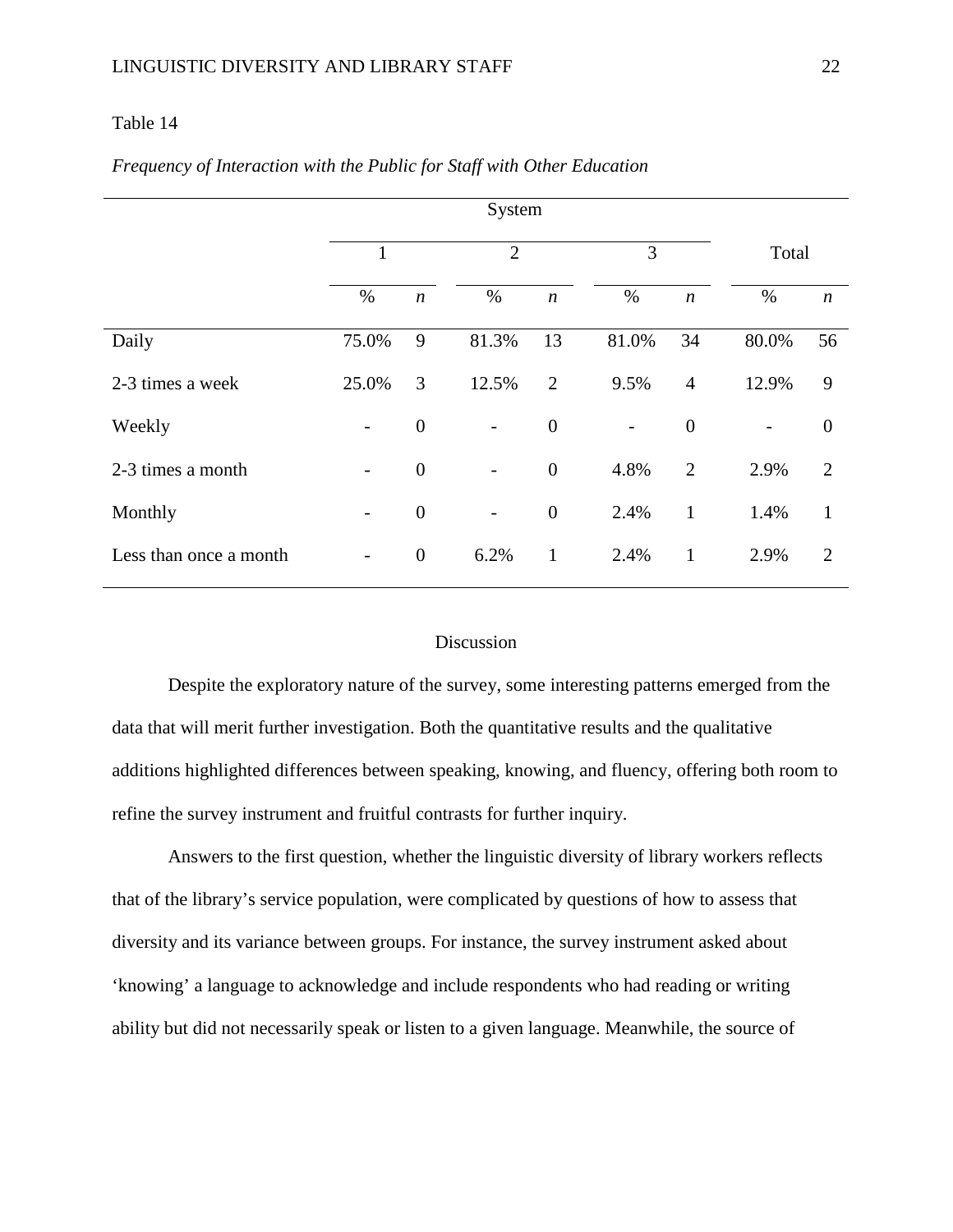linguistic data on the general population, the American Community Survey, asked only about speaking languages, not knowing them.

The results also showed that knowing a language did not equate to fluency in that language or to use on the job. While library staff's language knowledge appeared to be more diverse than the general populations, the number of people who actually used a non-English language on the job was low, as was the frequency of that language use. The survey omission described above, which only showed the questions on frequency and fluency to some participants, prevented comparison with the fluency levels of people who do not use their languages on the job, which would have been helpful to see if low fluency was the norm or suggested itself as a reason for this lack of use. However, the limited data, along with qualitative additions, still suggested that overall fluency was low: Several respondents qualified their stated languages with words like 'passable,' 'limited,' or 'basic' in the open text fields asking about languages known. Qualitative responses in the space for comments at the end further reinforced the idea that knowing a few phrases or words is not the same as knowing a language. Given these results, it appears that library staff in these settings may be less diverse in the sense of being less likely to fluently speak a language besides English.

Answers to the second question, which was about how credentialed librarians compare with uncredentialed library workers, showed that MLIS holders were more likely to know another language, though the qualifications regarding fluency and use still held true. Another tendency suggested by the data was that individual non-credentialed staff may be more likely to use their languages when present, despite having less linguistic proficiency as a group compared to MLIS holders.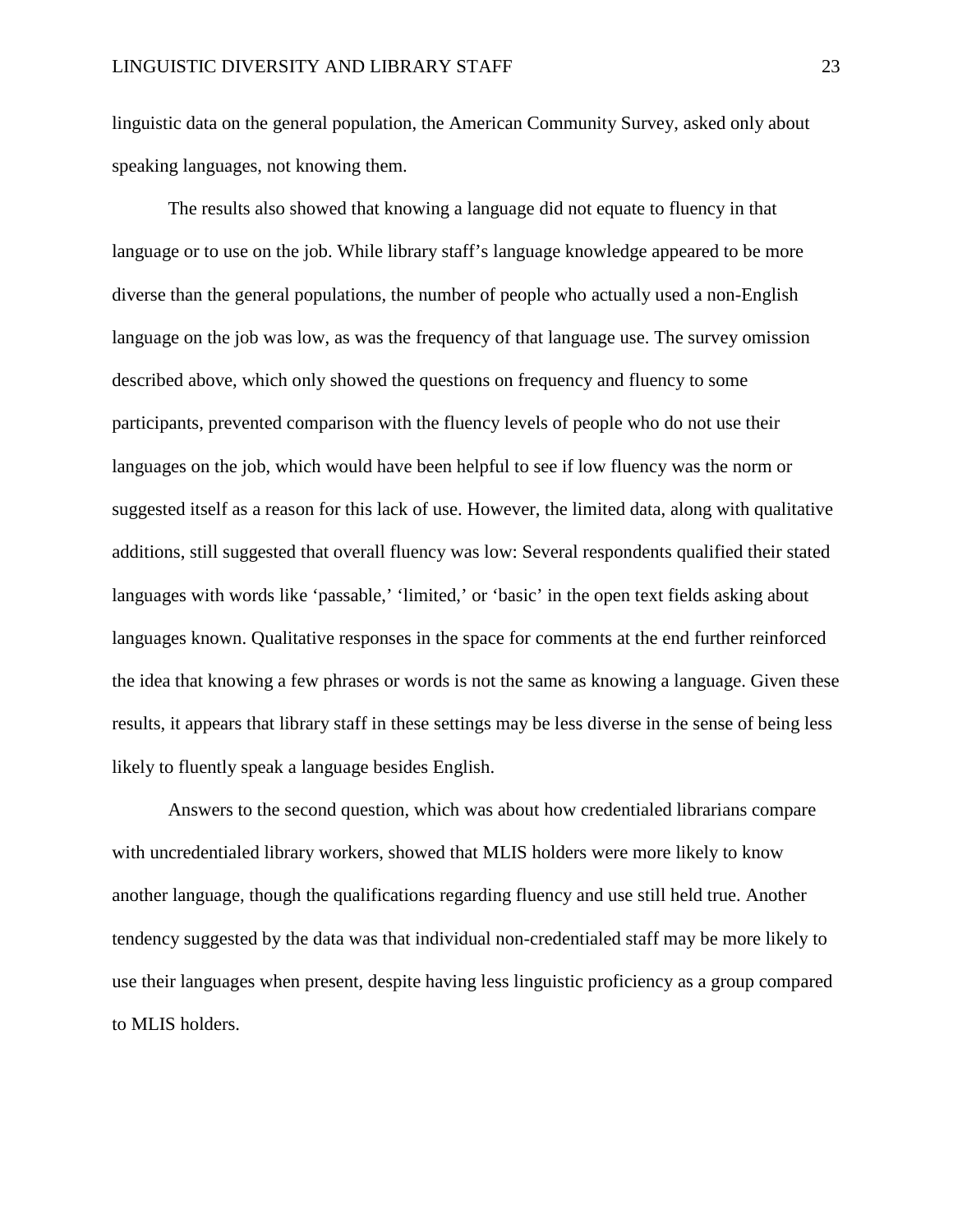While the survey was intended to take different types of knowledge, levels of use, and levels of fluency into account, the responses made it clear that there was more to language knowledge and linguistic diversity than the survey allowed for. The gaps between knowledge, use, and fluency suggest that merely counting the presence of languages is not enough for a full picture of diversity. While such quantification may suffice when viewing language in a strictly functional sense, as with Hall-Ellis (2007), describing language in terms of diversity must also encompass other dimensions such as use and fluency.

Finally, the qualitative responses indicated that library staff recognized both the importance of multilingual abilities and their existence in public libraries. Some respondents indicated that they had purposefully pursued additional language training for work, while others shared that even limited proficiency in a non-English language made them a go-to person when other staff needed access to that language.

If fluent speakers are not present in libraries in the same proportions as the service population, and if people do not use languages besides English in the library as much as in other domains, then many questions remain. What factors prevent language knowledge from resulting in language use? What circumstances motivate and enable staff and patrons to use their language skills? How does language use correlate with fluency or with factors that may depend upon the patron as much as the staff member? Questions such as these can inform research agendas going forward as well as concrete actions that libraries can take to increase linguistic diversity. Subsequent research directions may therefore include expanding the range of quantitative data available, not just on language skills, but on multilingual collections, metadata, and other means of access. This data could also be complemented by more qualitative input on both staff and patrons' attitudes towards the extent of library multilingualism.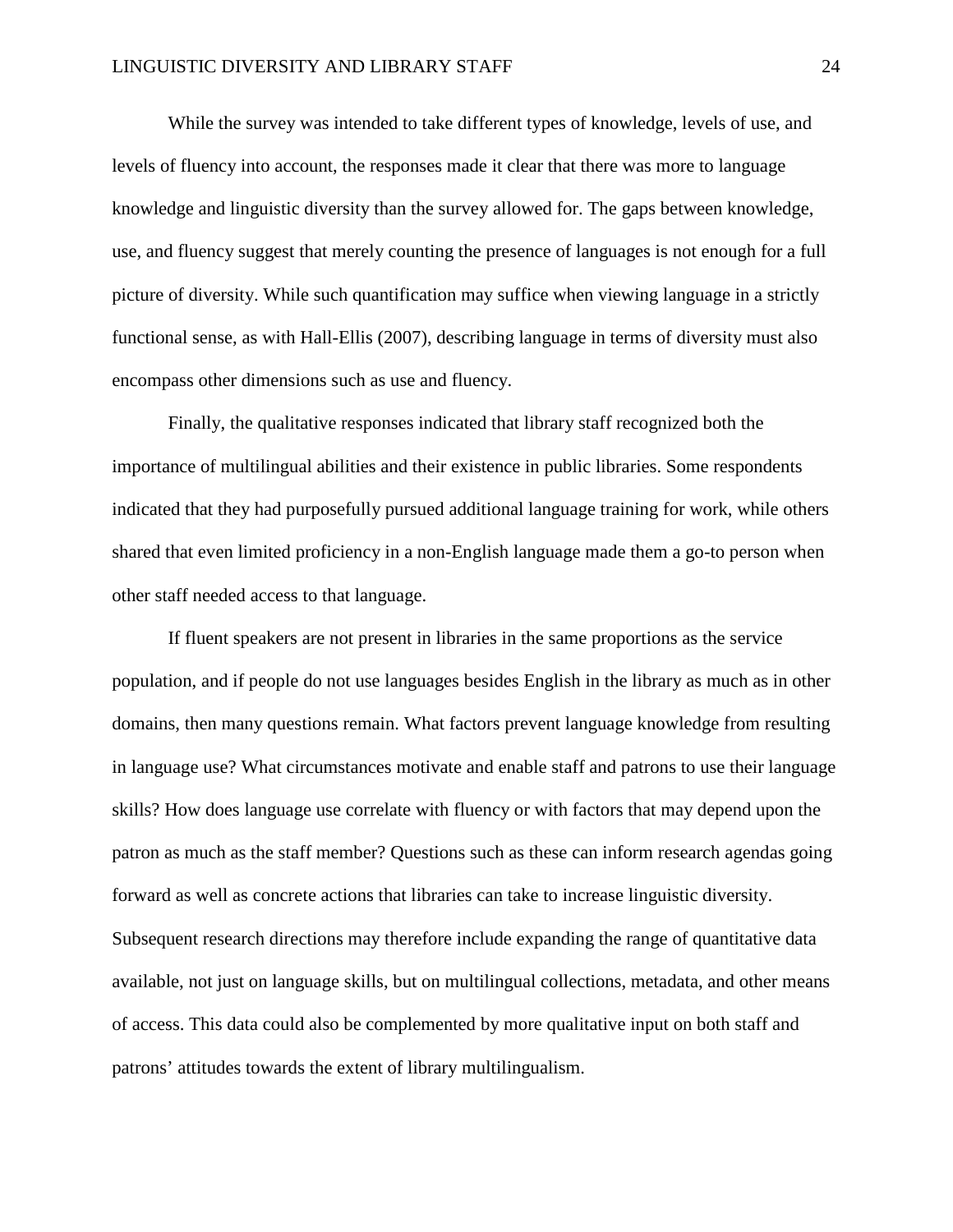While this study's focus was narrow, it was also grounded in broader considerations of multilingualism, and its results successfully pointed back to them. Similarly, the examination of individual instances and functions of language use can benefit from addressing systematic and contextual complexities. Language intersects with race, gender, sexuality, ethnicity, nationality, ability, and other overlapping categories that affect power dynamics, and so future research could address these intersections too. The LIS literature can also develop and adapt grounded and theoretical approaches towards language in libraries and incorporate theory and models from other fields to inform practice. Authors in areas where language is an explicit concern, such as applied linguistics and language education, have already created practically-oriented models and frameworks that open up additional categories of analysis (e.g. Darvin & Norton, 2015; Douglas Fir Group, 2016) and can readily be applied to library service. There is also a significant existing focus on linguistic diversity in the literature on education and literacy (e.g. Commins & Miramontes, 2005; Bustos Flores & Smith, 2009; Haddix, 2016) that can be productively mapped to library contexts.

Outside of the research world, library educators and managers can take steps towards hiring, educating, and training for linguistic diversity and access. LIS programs could recruit for multilingual students and faculty, and coursework on topics such as cataloging, service, and design could include more resources on multilingualism. Explicitly considering language in library hiring practices will be more likely to attract qualified staff (Winston & Walstad, 2006) and will help to create libraries that reflect the linguistic abilities of their service populations. Libraries can also build linguistic diversity with existing staff. Although it requires effort and investment, the fact that languages can be learned makes it possible to transcend language barriers. Even if language learning is not a possibility for staff, there could still be workshops on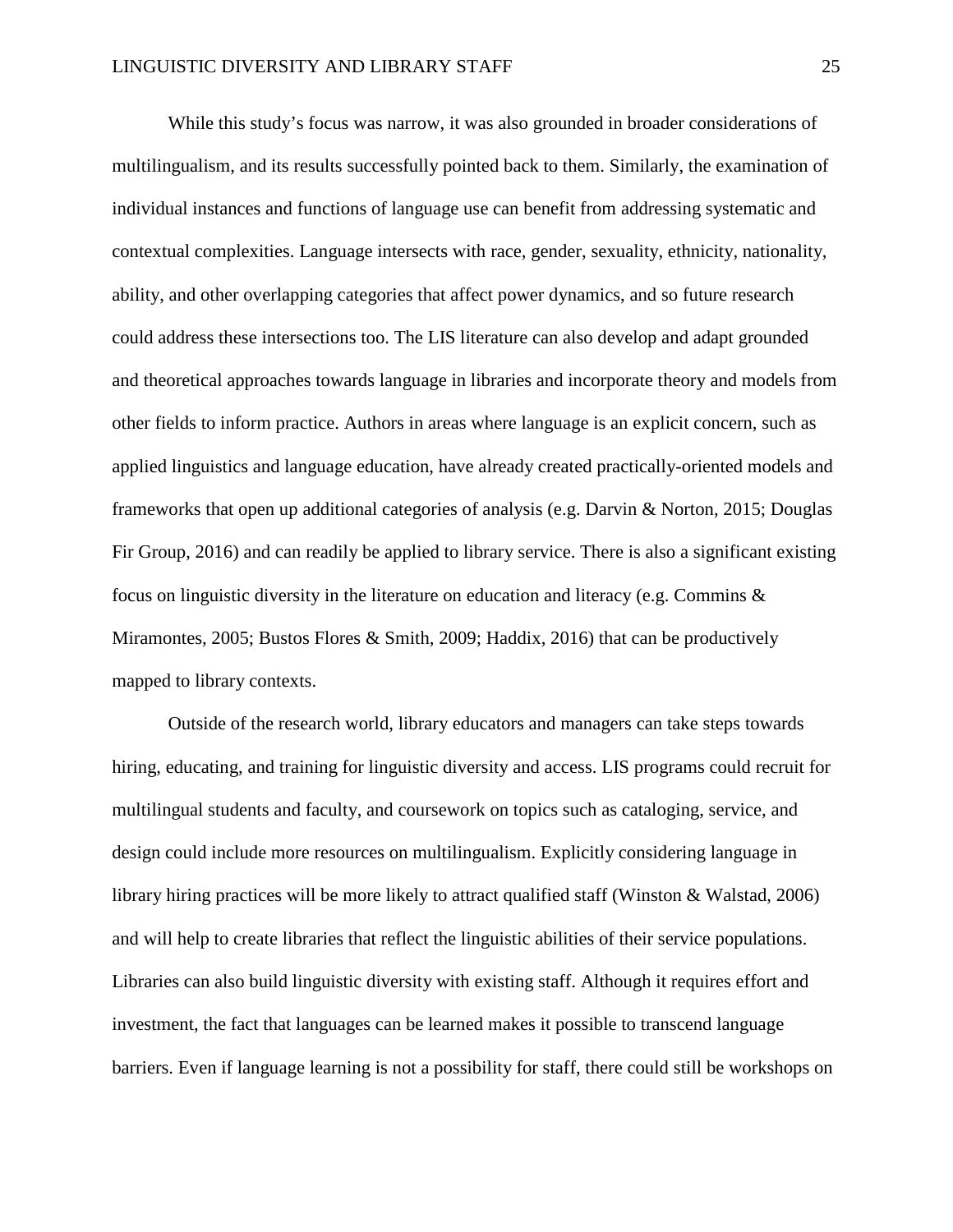how to communicate across language barriers and provision of passive tools such as brochures and signage. There could also be linguistic inventories conducted both at the professional level, through projects such as the ALA's Diversity Counts initiative, and at community levels, as individual libraries compare the linguistic skills and experiences of their staff with those of their service populations. Finally, professional organizations could join with IFLA and UNESCO (2012) in calling for linguistic diversity among library staff to reflect that of the library's service population in order to promote full and equal access.

#### **Conclusion**

This paper has attempted to tie language in libraries to wider themes of access and diversity while also engaging in practical inquiry to increase understanding of how those themes play out in context. The intent here is not to minimize the importance of other kinds of diversity and access but to add language and staffing into the mix as additional factors that deserve consideration. Libraries can support multilingualism to the extent that it is present in their service populations by viewing and enacting their values through a linguistic lens. Such a conscious and systematic consideration of language as a factor in access to library service will support proactive rather than reactive responses to linguistic issues faced by library users, non-users, and staff. It will help libraries strengthen existing capabilities and provide a starting point for them to consider if and how they should change further. Ultimately, it will result in better access for all, regardless of language.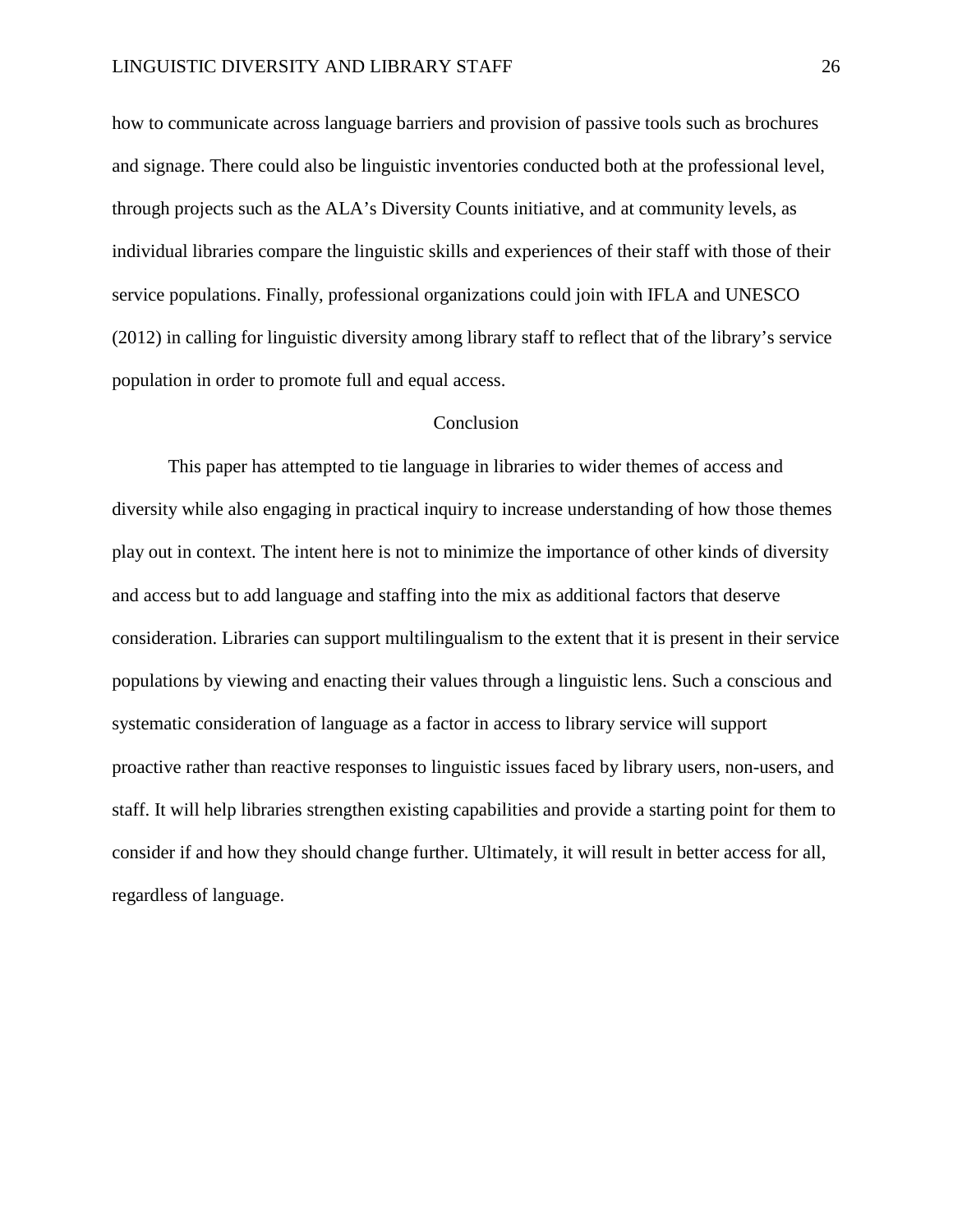#### References

- American Library Association (2004). Core values of librarianship. Retrieved from http://www.ala.org/advocacy/intfreedom/statementspols/corevalues
- American Library Association (2012). Diversity counts. Retrieved from http://www.ala.org/offices/diversity/diversitycounts/divcounts
- American Library Association (2007). Guidelines for the development and promotion of multilingual collections and service. Retrieved from http://www.ala.org/rusa/resources/guidelines/guidemultilingual
- Andersen, J. (2008). Information criticism: Where is it? In A. M. Lewis (Ed.) *Questioning library neutrality: Essays from Progressive Librarian (pp. 97-108). Duluth, MN: Library* Juice Press.
- Bolick, J. (2015). Librarian, literature, and locality: Addressing language barriers through readers' advisory. *North Carolina Libraries 73*(1), 2-11.
- Bordonaro, K. (2013). Practically speaking. *Feliciter 59*(6), 28-30.
- Bourg, C. (2014). The unbearable whiteness of librarianship. Retrieved from https://chrisbourg.wordpress.com/2014/03/03/the-unbearable-whiteness-of-librarianship/
- Buschman, J. (2003). *Dismantling the public sphere: Situating and sustaining librarianship in the age of the new public philosophy.* Westport, CT: Libraries Unlimited.
- Buschman, J. (2012). *Libraries, classrooms, and the interests of democracy: Marking the limits of neoliberalism.* Lanham, MD: Scarecrow Press.
- Bustos Flores, B. & Smith, H. L. (2009). Teachers' characteristics and attitudinal beliefs about linguistic and cultural diversity, *Bilingual Research Journal, 31*(1-2), 323-358. doi:10.1080/15235880802640789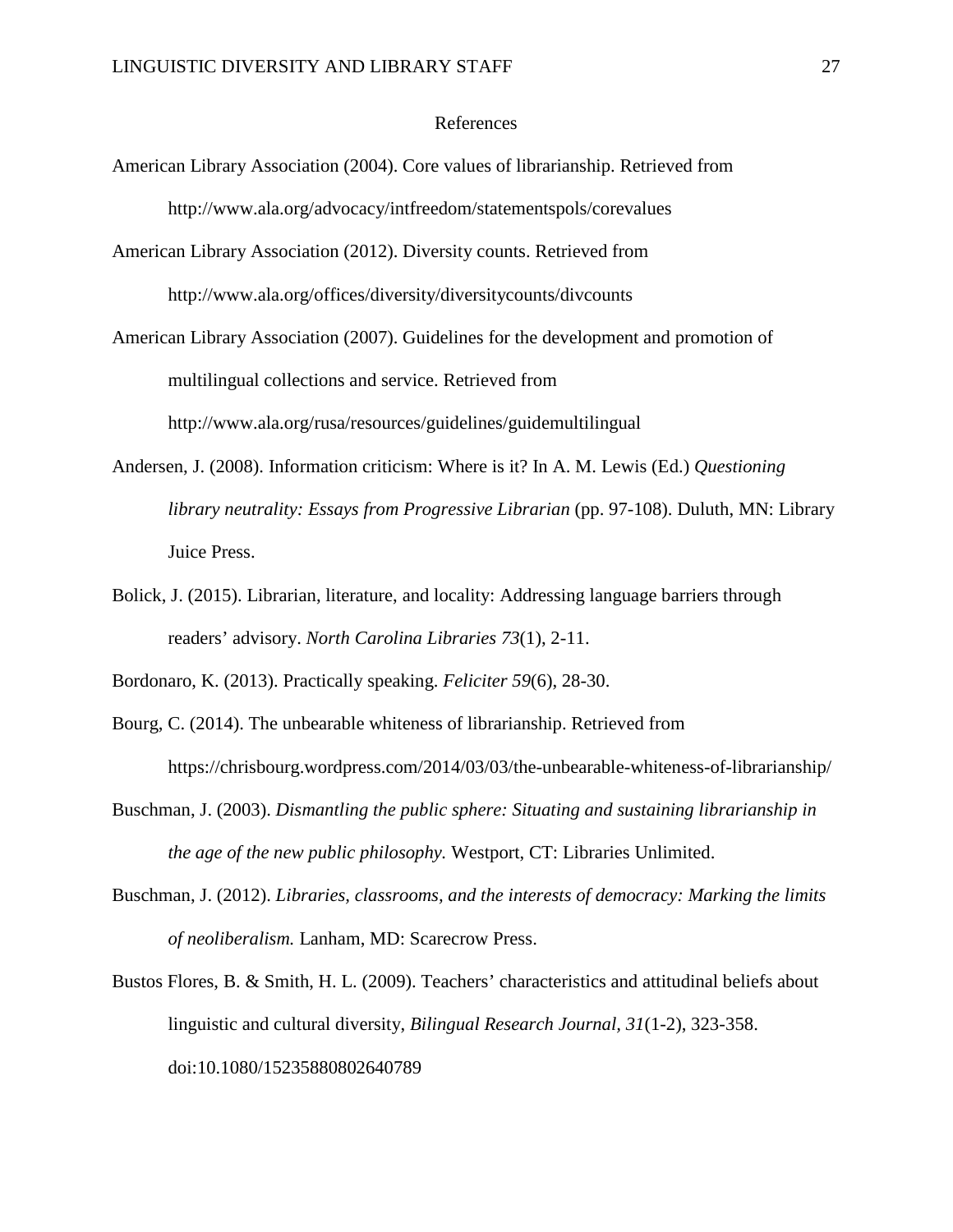- Carlyle, C. (2013). Practicalities: Serving English as a second language library users. *Feliciter 59*(3), 18-20.
- Cichanowicz, E.M. & Chen, N. (2004). Planning for multilingual chat reference service in a suburban public library system. *The Reference Librarian, 41*(85), 115-126. doi:10.1300/J120v41n85\_09
- Commins, N. L., & Miramontes, O. B. (2005). *Linguistic diversity and teaching*. Mahwah, NJ: L. Erlbaum Associates.
- Cooper, D. (2008). Sustaining language diversity: The role of public libraries. *Australasian Public Libraries and Information Services, 21*(1), 28-32.
- Cuban, S. (2007). *Serving new immigrant communities in the library*. Westport, CT: Libraries Unlimited.
- Darvin, R., & Norton, B. (2015). Identity and a model of investment in applied linguistics. *Annual Review of Applied Linguistics, 35*, 36-56.
- Dilevko, J., & Dali, K. (2002). The challenge of building multilingual collections in Canadian public libraries. *Library Resources & Technical Services, 46*(4), 116-137.
- Douglas Fir Group (2016). A transdisciplinary framework for SLA in a multilingual world. *The Modern Language Journal, 100*: 19–47. doi:10.1111/modl.12301
- Haddix, M. M. (2016). *Cultivating racial and linguistic diversity in literacy teacher education: Teachers like me.* New York, NY: Routledge.
- Hall-Ellis, S. D. (2007). Language proficiencies among catalogers and technical services librarians. *Technical Services Quarterly, 25*(2), 31-47. doi:10.1300/J124v25n02\_03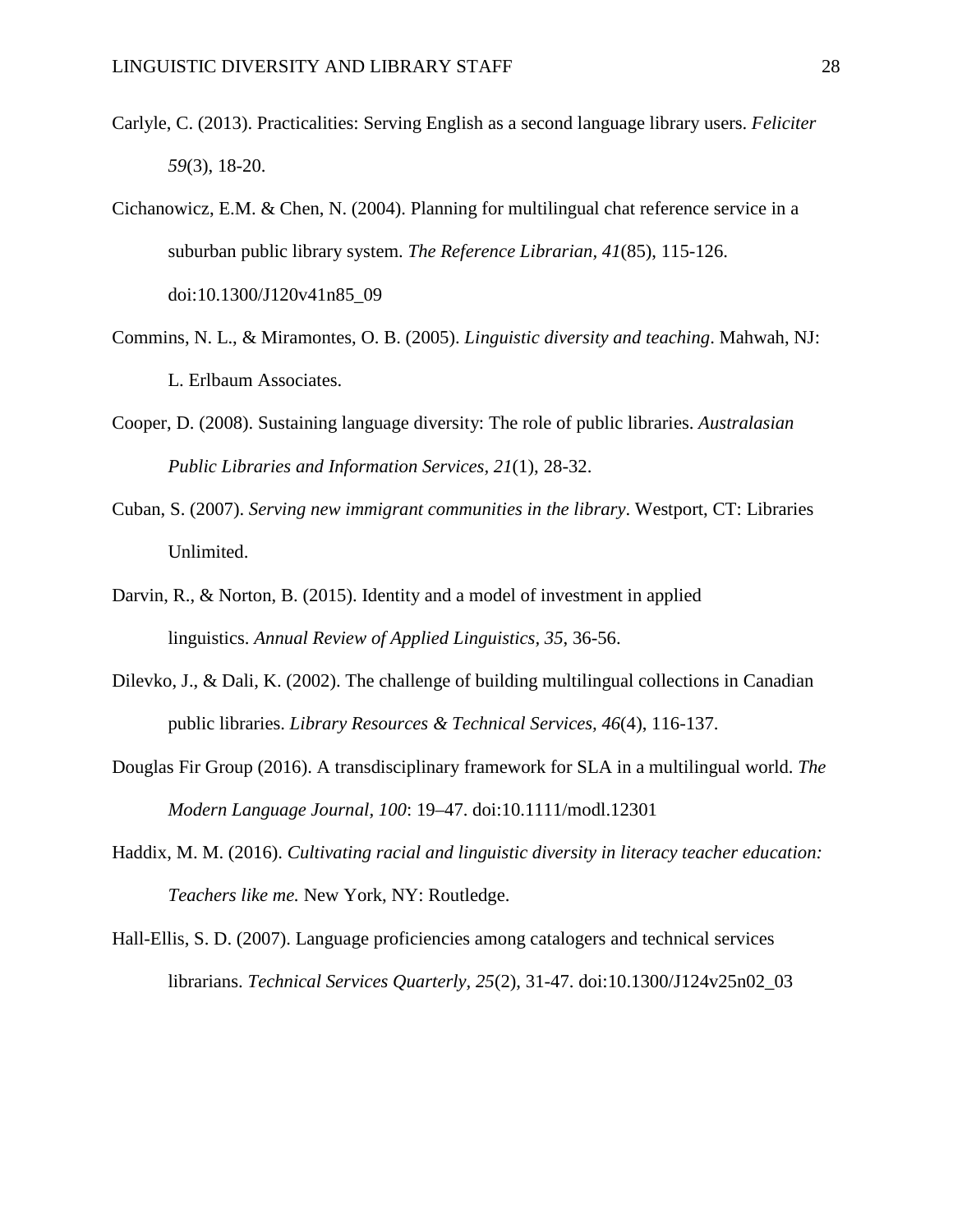- Hall-Ellis, S. D. (2008). Subject access for readers' advisory services: Their impact on contemporary Spanish fiction in selected public library collections. *Public Library Quarterly 27*(1), 1-18. doi:10.1080/01616840802122377
- International Federation of Library Associations and Institutions & United Nations Educational, Scientific, and Cultural Organization (2012). IFLA/UNESCO multicultural library manifesto. Retrieved from http://www.ifla.org/files/assets/library-services-tomulticultural-populations/publications/multicultural\_library\_manifesto-en.pdf
- Lance, K. C. (2005). Racial and ethnic diversity of U.S. library workers. *American Libraries, 36*(5), 41-43.
- Lippi-Green, R. (2012). *English with an accent: Language, ideology, and discrimination in the United States.* London: Routledge.
- Ly, V. (2018). Assessment of multilingual collections in public libraries: A case study of the Toronto Public Library. *Evidence Based Library and Information Practice, 13*(3), 17-31. https://doi.org/10.18438/eblip29408
- Nzomo, P., Ajiferuke, I. Vaughan, L., & McKenzie, P. (2016). Multilingual information retrieval & use: Perceptions and practices amongst bi/multilingual academic users. *The Journal of Academic Librarianship 42*, 495–502 doi: 10.1016/j.acalib.2016.06.012
- Paganelli, A., & Houston, C. (2013). School library ebook providers and linguistic equity: An analysis of ebook collections available to school libraries. *International Association of School Librarianship. Selected Papers from the Annual Conference,* 345-350.
- Piller, I. (2016). *Linguistic diversity and social justice: An introduction to applied sociolinguistics*. New York, NY: Oxford University Press. doi:10.1093/acprof:oso/9780199937240.001.0001